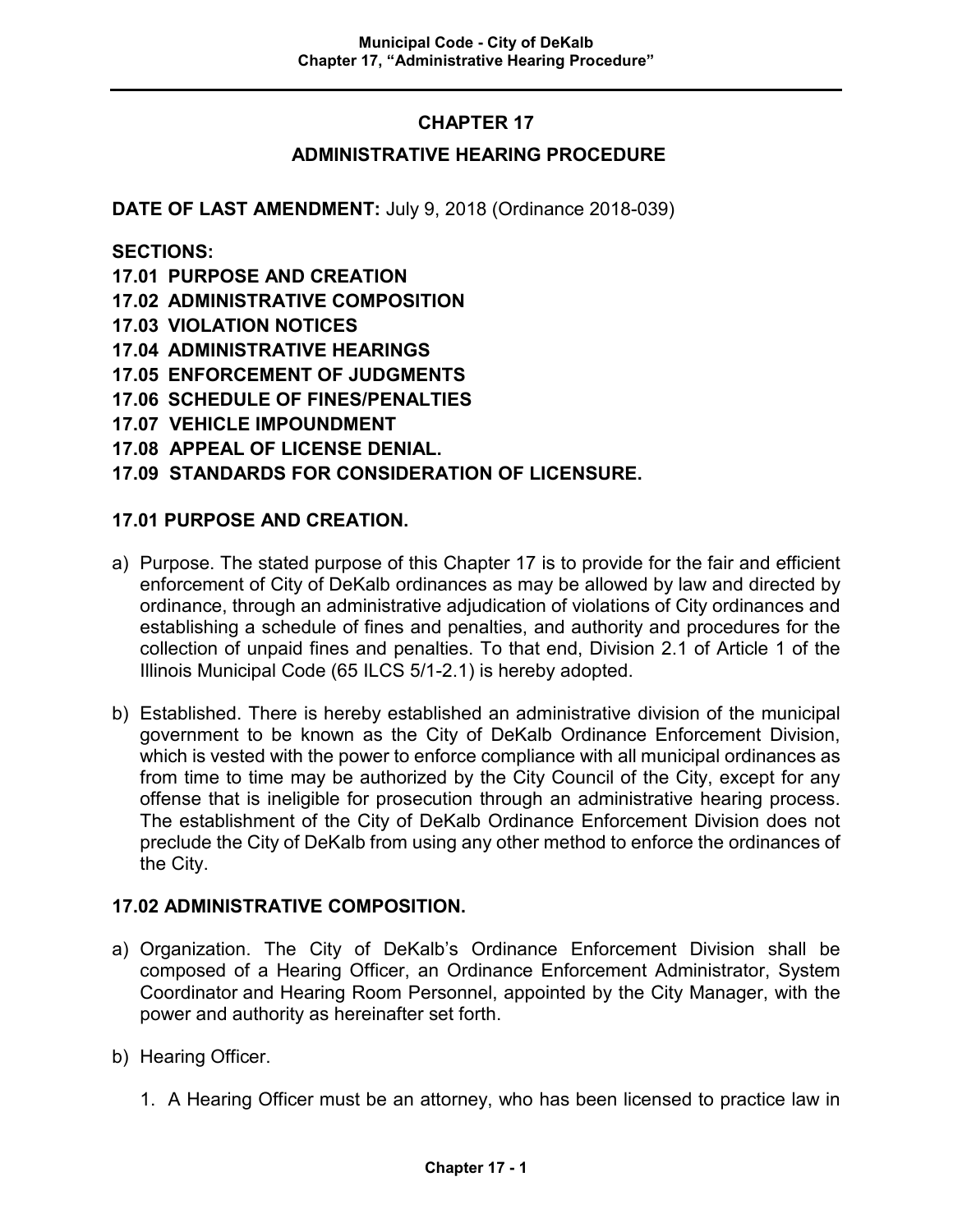the State of Illinois for at least three (3) years.

- 2. The Hearing Officer shall preside over all adjudicatory hearings and shall have the following powers and duties:
	- A. hearing testimony and accepting evidence that is relevant to the existence of a City Code violation;
	- B. issuing subpoenas directing witnesses to appear and give relevant testimony at the hearing or to produce relevant documents at the hearing, upon the request of the parties or their representatives;
	- C. preserving and authenticating the record of the hearing and all exhibits and evidence introduced at the hearing;
	- D. issuing and signing written findings, decisions and orders stating whether a City Code violation exists;
	- E. administer oaths and affirmations;
	- F. rule upon motions, objections, and the admissibility of evidence;
	- G. adopt rules of evidence and thereafter regulate the course of the hearing in accordance with this chapter and the rules of evidence so adopted, and in accordance with any other applicable law; and
	- H. imposing penalties or sanctions, ordering compliance with applicable City Code provisions, or imposing such other relief consistent with applicable City Code provisions and assessing costs upon finding a party liable for the charged violation, except however, that in no event shall the Hearing Officer have authority to (i) impose a penalty of incarceration, or (ii) impose a fine in excess of Fifty Thousand Dollars (\$50,000.00) per case. The maximum monetary fine under this section shall be exclusive of the costs of enforcement or costs imposed to secure compliance with the City's ordinances and shall not be applicable to cases to enforce the collection of any tax imposed and collected by the City.
- 3. Prior to conducting administrative adjudication proceedings under this Chapter 17, the Hearing Officer shall have successfully completed a formal training program, which shall include the following:
	- A. instruction on the rules of procedure of the administrative hearings over which the Hearing Officer shall preside;
	- B. orientation to each subject area of the Code violations that s/he will adjudicate;
	- C. observation of administrative hearings;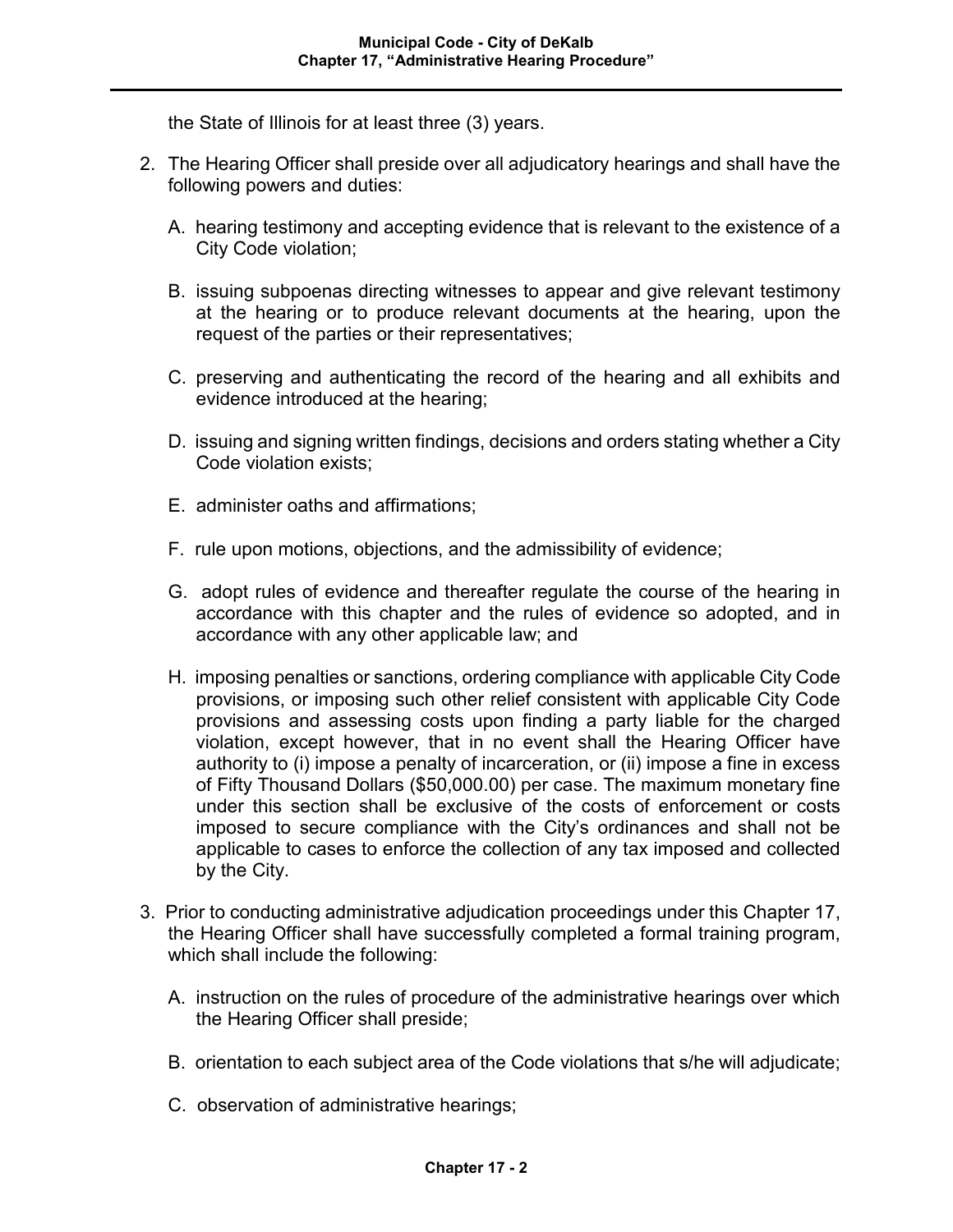- D. participation in hypothetical cases, including ruling on evidence and issuing final orders; and
- E. otherwise comply with all applicable rules and regulations applicable to administrative hearing officers as may be imposed by the State of Illinois.
- c) Ordinance Enforcement Administrator. The Ordinance Enforcement Administrator shall be the City Manager or his/her designee. The Ordinance Enforcement Administrator is authorized and directed to:
	- 1. Operate and manage the system of administrative adjudication of City ordinance violations as may be permitted by law and as directed by ordinance.
	- 2. Adopt, distribute and process all notices as may be required under this Chapter 17 or as may be reasonably required to carry out the purpose of this Chapter 17.
	- 3. Collect monies paid as fines, penalties and/or costs assessed after a final determination of liability.
	- 4. Certify copies of final determination of an ordinance violation adjudicated pursuant to this Chapter 17, and any factual reports verifying the final determination of any violation liability which was issued in accordance with this Chapter 17, the laws of the State of Illinois, including 625 ILCS 5/11-208.3, as may be amended from time to time.
	- 5. Certify reports to the Secretary of State concerning initiation of suspension of driving privileges in accordance with the provision of this Chapter 17 as hereinafter set forth, and those of 625 ILCS 5/6-306.5.
	- 6. Promulgate rules and regulations reasonably required to operate and maintain the administrative adjudication system hereby created.
	- 7. Collect unpaid fines, penalties and costs through private collection agencies, actions in the Circuit Court of DeKalb County and any and all post-judgment remedies available at law or in equity, as may be amended from time to time.
- d) System Coordinator. The System Coordinator shall be such person as may be designated by the Ordinance Enforcement Administrator. The System Coordinator is hereby authorized and directed to:
	- 1. Input violation notice information.
	- 2. Establish hearing dates and notice dates.
	- 3. Record fine, penalty and costs assessment and payments.
	- 4. Issue payment receipts.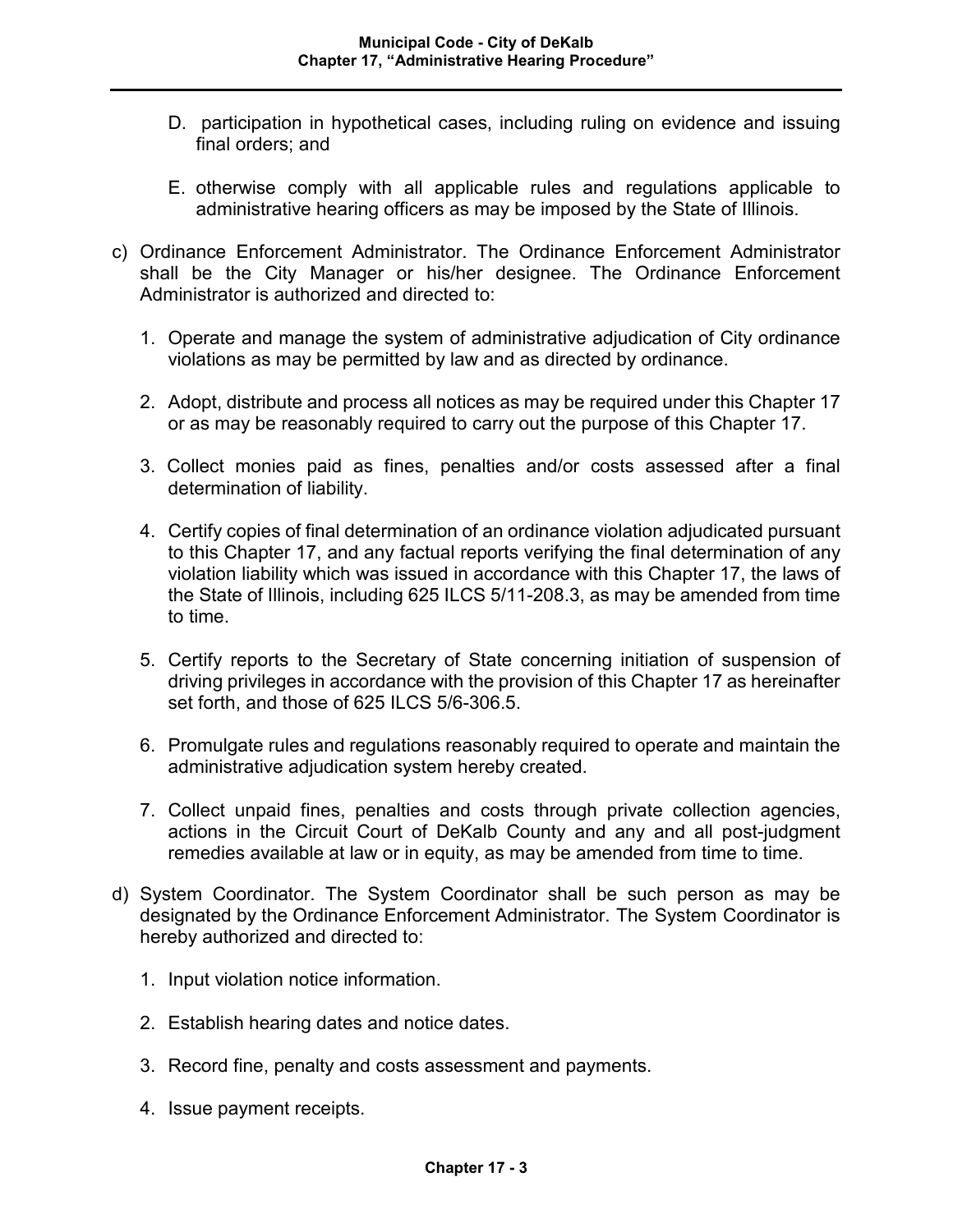- 5. Issue succeeding notices of hearing dates and/or final determination of liability; issue notices of immobilization; issue notices of impending impoundment; issue Seizure Notices; issue notices of impending driver's license suspension, as directed by the Ordinance Enforcement Administrator in accordance with the provisions hereinafter set forth.
- 6. Keep accurate records of appearances and non-appearances at administrative hearings, pleas entered, judgments entered, order for compliance entered, sanctions imposed, if any, and fines, penalties and costs assessed and paid.
- e) Hearing Room Personnel. Hearing Room Personnel shall be the personnel as may be determined by the City Manager to be necessary to perform such services as directed by the Hearing Officer and may be authorized and directed to:
	- 1. Maintain hearing room decorum.
	- 2. Have and execute authority as is granted to courtroom deputies of the Circuit Court.
	- 3. Perform such other duties or act as may reasonably be required and as directed by the Hearing Officer or the Ordinance Enforcement Administrator.

## **17.03 VIOLATION NOTICES.**

- a) Issuance of Violations.
	- 1. Violation notices for any ordinance violation, including violations of Chapter 51 (Vehicle Code), shall be issued by the person authorized under this Code and shall contain information and shall be certified and constitute prima facie evidence of the violation cited as hereinafter set forth.
	- 2. All full-time and part-time police officers, full-time and part-time code enforcement officers and inspectors and community service officers, as well as other individuals specifically authorized by any City official, City department or City Code shall have the authority to issue violation notices.
	- 3. Any individual authorized hereby to issue violation notices, and who detects an ordinance violation authorized to be adjudicated under this Chapter 17 or a violation of any section of any City ordinance, is authorized to issue violation notices thereof.
- b) Violation Notice.
	- 1. The violation notice shall contain, but shall not be limited to, the following information (unless otherwise required or limited by applicable law, such as restrictions regarding information on parking citations):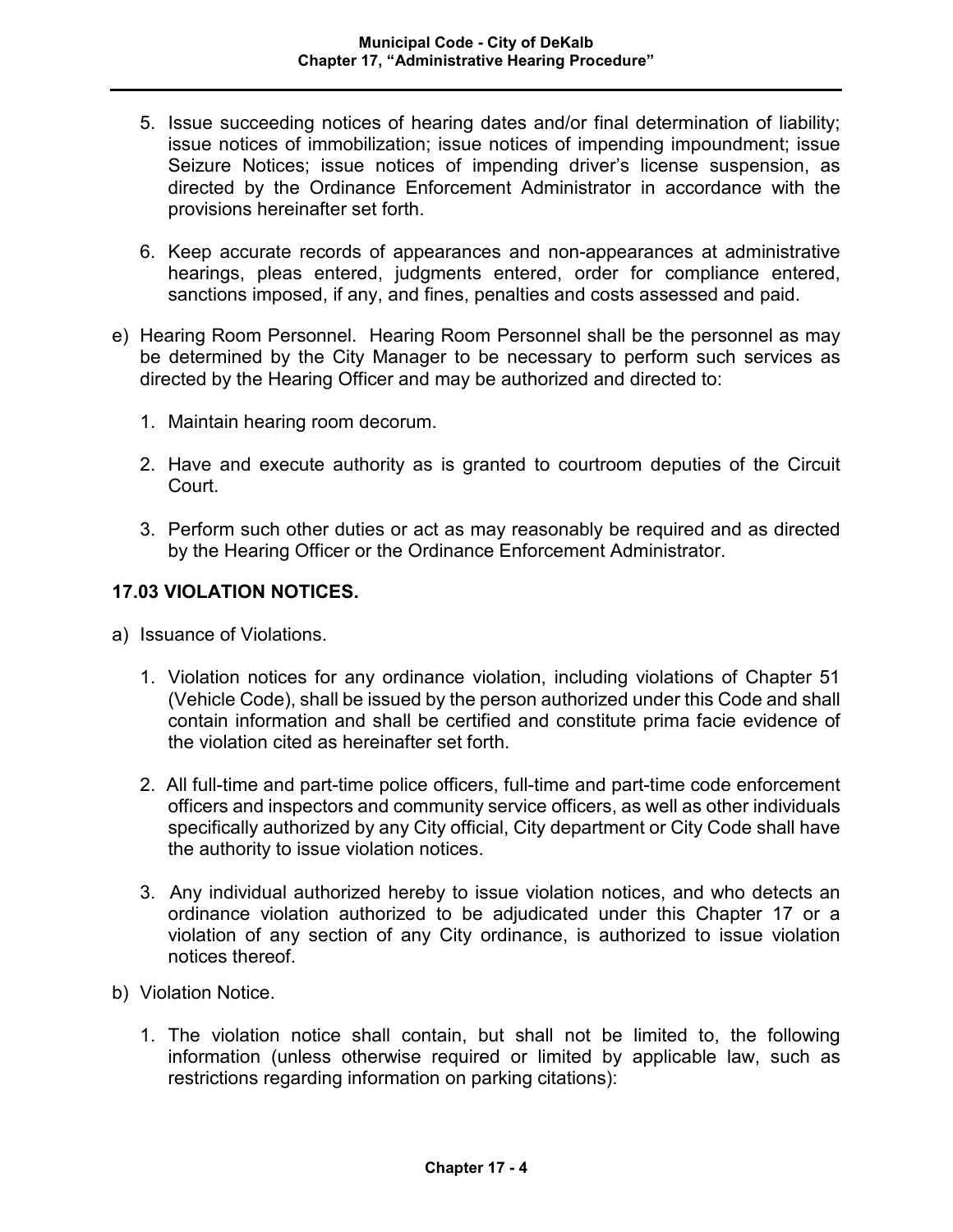- A. The name of the party violating the ordinance, if known.
- B. The date, time, and location of the violation.
- C. The particular ordinance violated, including name and number.
- D. The compliance required and the date for such compliance, if applicable.
- E. Vehicle make and state registration number, if applicable.
- F. The signature or initials and identification number (if applicable) of the person issuing the notice.
- G. The date of issuance of the violation notice.
- 2. The correctness of the facts contained in any violation notice shall be verified by the person issuing said notice by:
	- A. Signing his/her name or initials to the notice at the time of issuance; or
	- B. In the case of a notice produced by a computer device, by signing a single certificate, to be kept by the System Administrator, attesting to the correctness of all notices produced by the device while under his/her control.
- 3. The original or facsimile of the violation notice shall be retained by the System Coordinator where a docket number shall be stamped on all copies and a hearing date noted. The notice shall be kept as a record in the ordinary course of business by the System Coordinator. One (1) copy of the violation notice shall be returned to the person issuing the notice, so that s/he may prepare evidence for presentation at the hearing on the date indicated.
- 4. Any violation notice issued, signed and served in accordance herewith, or a copy of the notice, shall be prima facie evidence of the correctness of the facts shown on such notice. Violation notices may be issued in hard copy or electronically, and electronic copies or electronic signatures shall be valid as originals.
- c) Notice of Hearing.
	- 1. The Notice of Hearing shall contain, but shall not be limited to, the following information:
		- A. The date and location of the adjudication hearing of ordinance violation, which date shall not be less than fifteen (15) days nor more than sixty (60) days after the date of the Notice of Hearing is deposited in the mail; except however the fifteen (15) day notice period shall not apply in emergency situations, which means any situation that reasonably constitutes an immediate danger to the health, safety or general welfare of persons or property within the City. In an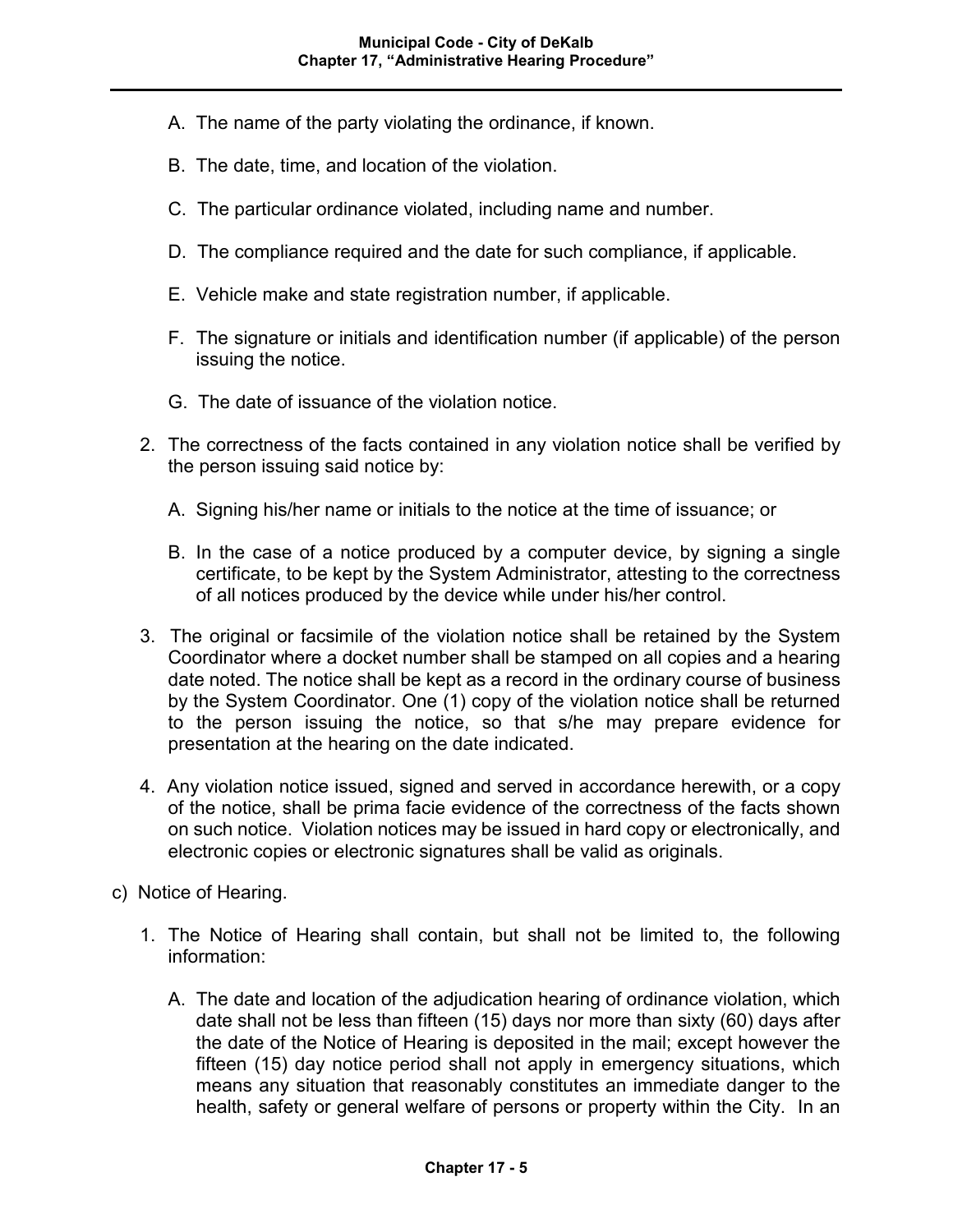emergency situation, the City shall be required to provide only two (2) days' notice of a hearing.

- B. The legal authority and jurisdiction under which the hearing is to be held and the penalties for failure to appear at the hearing.
- C. The fine and additional penalty sought.
- D. Where a violation is issued as an offense other than a must-appear violation, the notice may offer the offender the opportunity to settle or compromise the violation in advance of the scheduled hearing date, pursuant to procedures authorized by the City Manager or designee.
- d) Service of Notices.
	- 1. Non-Emergency Matters. One (1) copy of the Violation Notice and one (1) copy of the Notice of Hearing shall be served by personal service, posting or first-class mail on the alleged violator at the property address of the violation, the address of the violator as provided to the City, or the alleged violator's address registered with the Secretary of State. In the case of violations relating to a specific parcel of land or occurring at a specific parcel of land, notice shall also be effective if mailed to the taxpayer of record for the most recent ascertainable period. Notice may also be served upon the property manager as disclosed by the owner during the rental registration process.
	- 2. Emergency Matters. For those matters which pose an immediate danger to the health, safety and general welfare of persons or property within the City, one (1) copy of the Violation Notice and one (1) copy of the Notice of Hearing shall be served by posting a copy at the property address of the violation and by mailing a copy, via first class mail, to the alleged violator at the property address of the violation, shall be served by personal service, or shall be served by such alternate means as shall be appropriate under the circumstances.
- e) Contesting of Citation.
	- 1. Any person who receives a citation or ticket may contest said citation or ticket and request a hearing before the Hearing officer as follows:
		- A. Failure to Comply Ticket sign and date the ticket and return it to the City's Building and Code Enforcement Division within seven (7) days of the date the ticket was issued.
		- B. Parking Ticket/Citation Complete a Request for Administrative Hearing and return it to the City's Legal Department within ten (10) days of the date of the ticket/citation was issued.
		- C. Ordinance Violation / Mail-In the failure to submit a signed settlement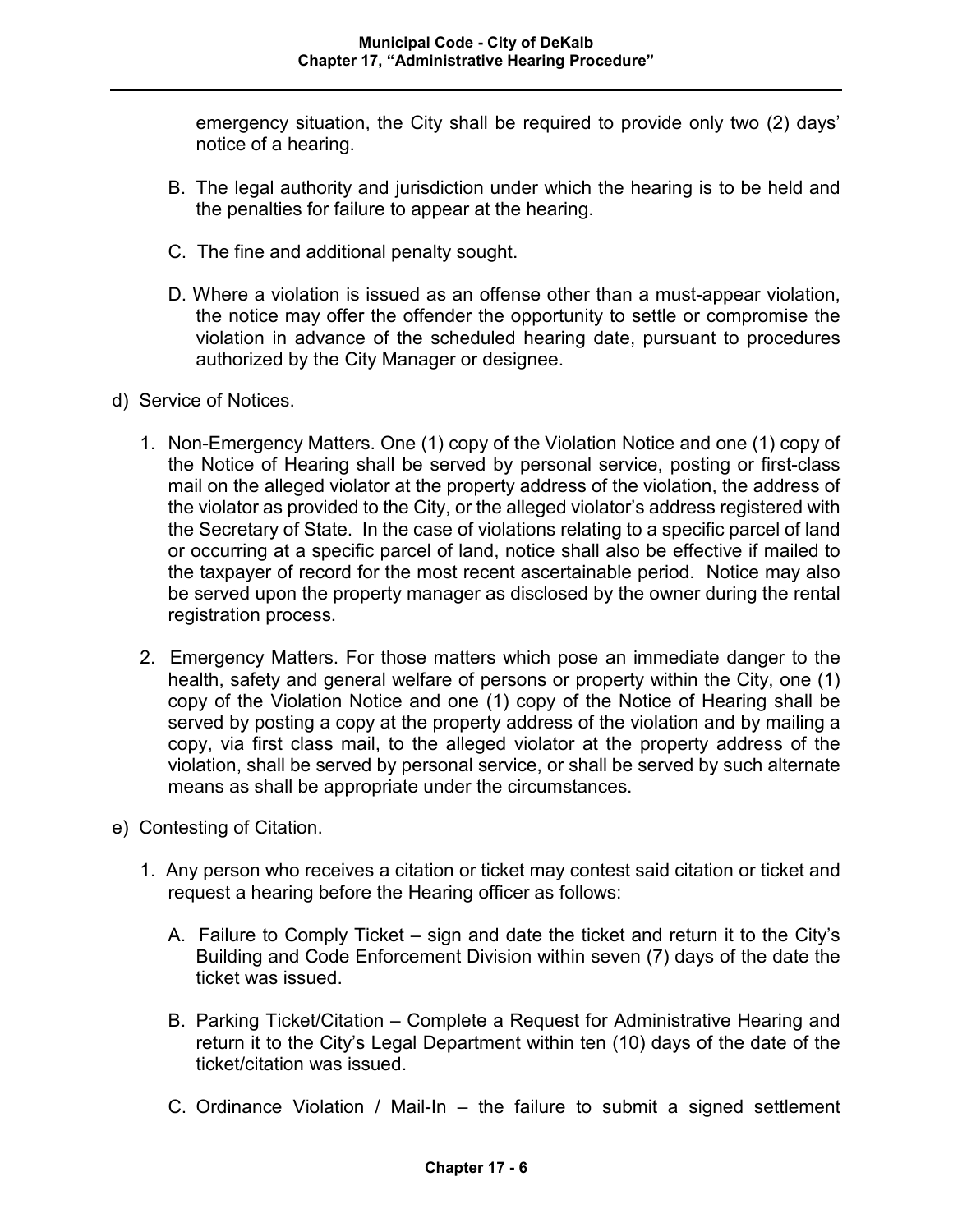agreement and accompanying payment within twenty-one (21) days of the date of issuance of an ordinance violation citation shall result in such citation being set for initial status hearing on the date issued on the notice of violation. The City Attorney shall have the authority to extend the 21-day period for submittal of a mail-in plea and payment provided that a case has not yet gone to administrative hearing.

D. Ordinance Violation / Must-Appear – Ordinance Violation cases issued as mandatory appearances shall be set for initial status hearing at the date indicated on the complaint.

## **17.04 ADMINISTRATIVE HEARINGS.**

- a) Subpoenas. At any time prior to the date set for the hearing, the Hearing Officer assigned to hear the violation, at the request of the authorized person issuing the violation notice, the City's prosecutor, or the alleged violator, shall issue a subpoena directing witnesses to appear and give testimony at the hearing or to produce relevant documents at the hearing. The party requesting a subpoena shall serve, via first class mail, a copy of the subpoena on all parties to the action. (2009-005)
- b) Continuances. No continuances shall be authorized by the Hearing Officer in proceedings under this Chapter 17, except in cases where a continuance is absolutely necessary to protect the rights of the parties. Lack of preparation shall not be grounds for a continuance. Any continuance authorized by a Hearing Officer under this Chapter 17 shall not exceed forty-five (45) days.
- c) First Appearance. Unless a case is set for hearing (by virtue of the filing of a request for hearing and resulting assignment of a hearing date) or proceeds to immediate hearing by agreement of the City, the first appearance date or initial status date for administrative hearings shall be used for the entry of a plea of liable or not-liable to the offense charged. With the agreement of the City and the respondent, cases with a plea of not-liable may proceed to immediate hearing; if such agreement is not made, the case shall be set for hearing at a later date.
- d) Hearing and Evidence.
	- 1. At the hearing, a Hearing Officer shall preside, shall hear testimony and shall accept any evidence relevant to the existence or non-existence of a City code violation. The strict rules of evidence applicable to judicial proceedings shall not apply to hearings authorized by this Chapter 17.
	- 2. The case for the City may be presented by the City Attorney, Assistant City Attorney, or such other person designated by the City Manager, and his/her designee, except that the case for the City shall not be presented by an employee of the Ordinance Enforcement Division. The case for the alleged violator may be presented by the alleged violator, his or her attorney, or another agent or representative of the alleged violator.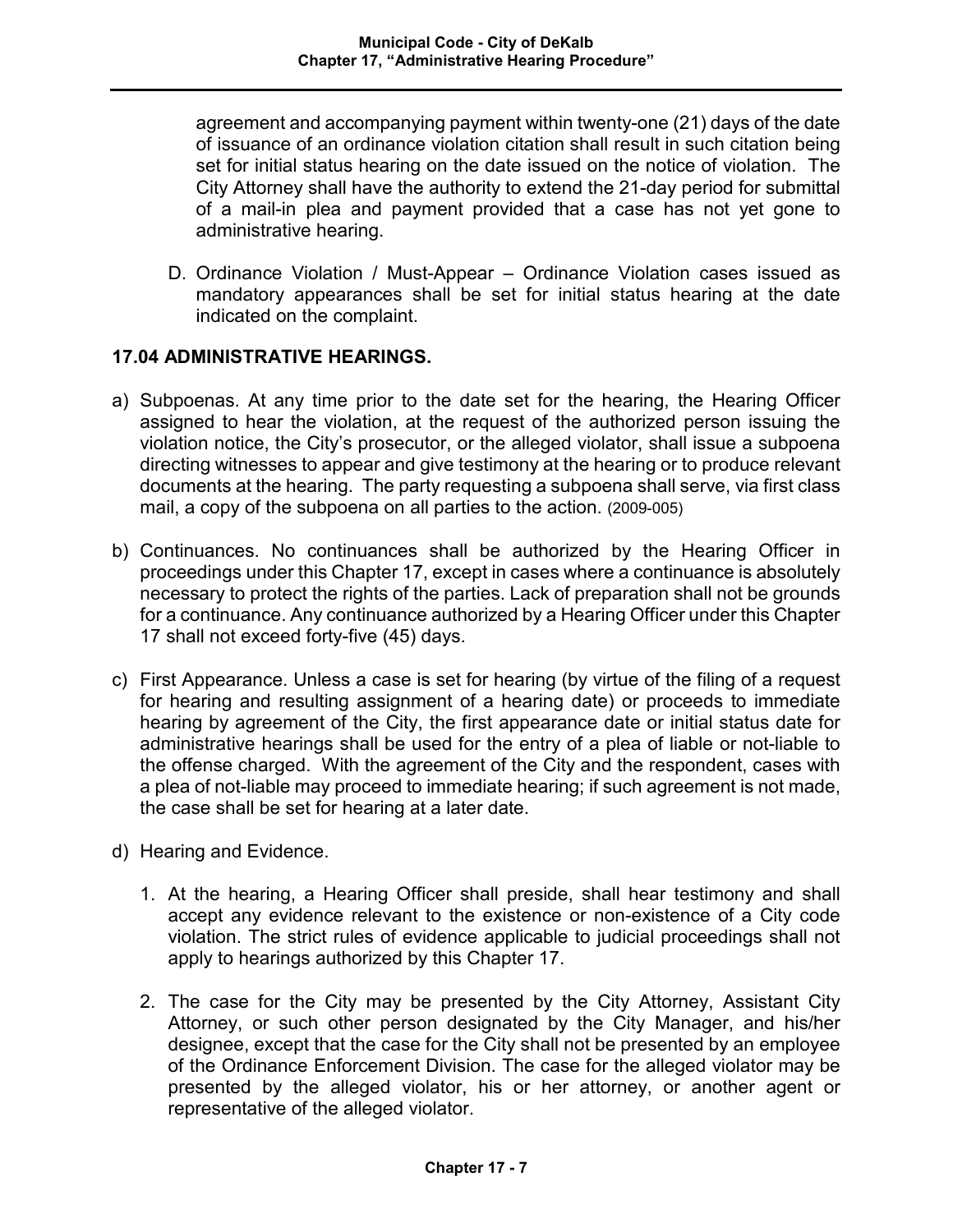- 3. If, on the date set for hearing, the alleged violator or his or her attorney or representative fails to appear, the Hearing Officer may find the alleged violator in default and shall proceed with the hearing and accept evidence relevant to the existence of a violation.
- 4. Upon finding the alleged violator in default, the System Coordinator shall send or cause to be sent notices by first class mail, postage prepaid, to the violator who received the notice of violation, or in the case of a violation of Chapter 51, the registered owner or operator of the "cited vehicle" at the address as is last recorded with the Secretary of State, and, for leased vehicles, shall be sent to the lessee of the "cited vehicle" at the address last known to the lessor of the "cited vehicle" at the time of the lease. Service of notices sent in accordance herewith shall be complete as of the date of deposit in the United States mail.
- e) Motions
	- 1. The City or respondents may file motions, which shall generally be filed in accordance with the rules applicable to ordinance violation prosecution in the Circuit Court. The Hearing Officer shall have the discretion to grant or deny any motion as determined appropriate and shall have the authority to strike any motion which is not submitted in proper form, does not clearly assert the relief sought, or which is otherwise impermissible.
	- 2. A \$20 motion fee shall be assessed to each respondent's motion and must be paid at the time of filing. A respondent who is unable to pay the motion fee may generate and file a motion for waiver of filing fees, which motion shall outline all bases upon which this relief is sought. Granting or denial of such a motion rests solely with the Hearing Officer.
	- 3. Motions to reconsider or set aside a judgment must be filed within twenty-one (21) days of the judgement.
- f) Findings, Decision and Order. Following the conclusion of the hearing, the Hearing Officer shall make a determination on the basis of the evidence presented at the hearing as to whether or not a code violation exists or existed at the time identified in the Violation Notice. The determination shall be in writing, in the form of an order. The order shall include: (i) the Hearing Officer's findings of fact; (ii) a decision of whether or not a violation exists, based upon the findings of fact; and (iii) an order that states the sanction, compliance, fine, penalty and costs assessed, or either action with which the violator must comply or that dismisses the case if a violation has not been proved. A monetary sanction for a single violation under this Chapter 17 shall not exceed One Thousand Dollars (\$1,000.00) per offense, per day. A copy of the order shall be served upon the violator either in person at the end of the hearing or within ten (10) business days after the end of the hearing via US Mail, postage prepaid. If the order is issued after the end of the hearing, service shall be by first class mail.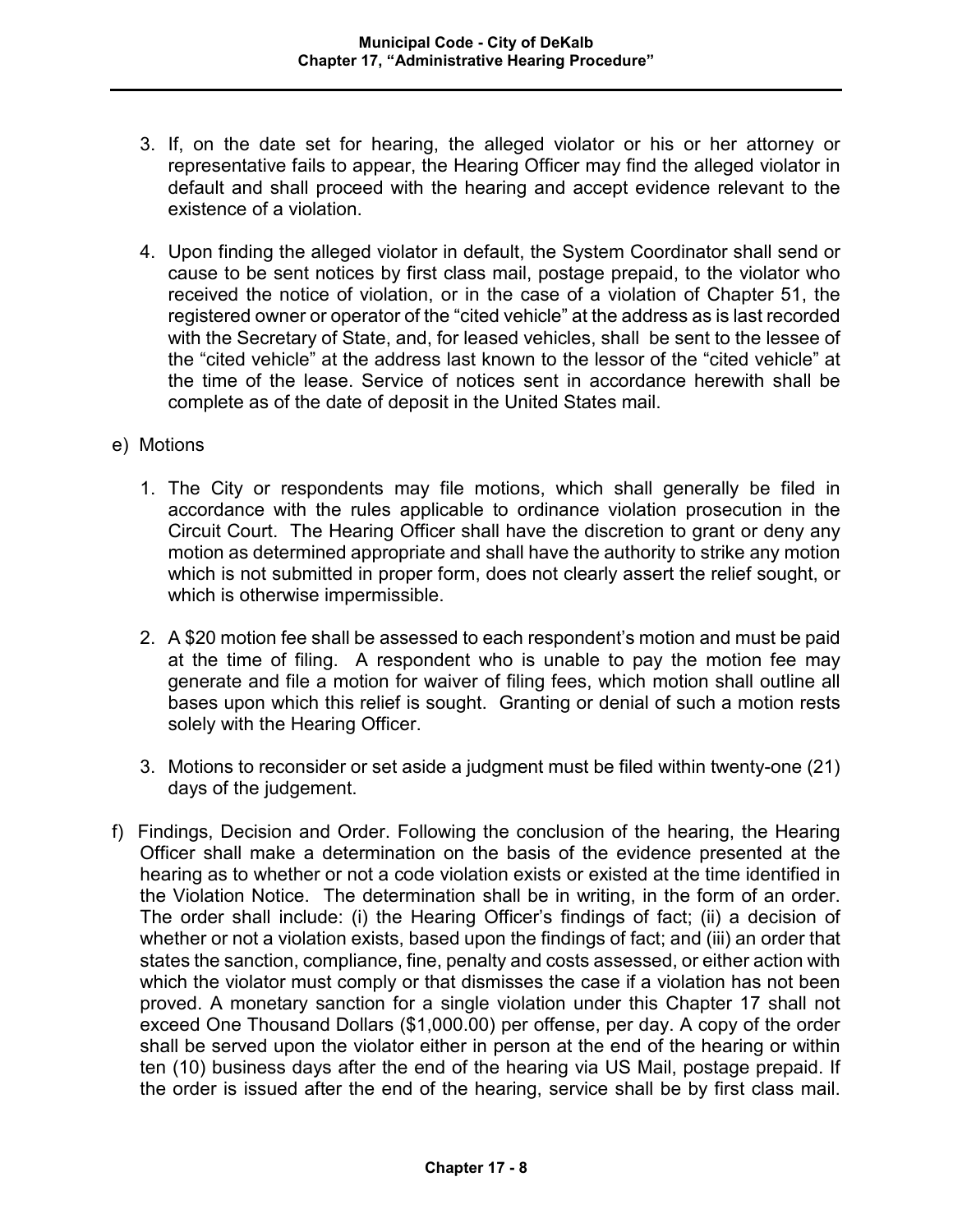Payment of any fine, penalty and costs and the disposition of such monies shall be in the same manner as set forth in the City Code. The hearing officer may also impose a requirement for payment of restitution for any costs incurred by the victim of an offense, any person affected by the offense, or the City (for any costs or damages incurred by the City as a result of the commission or investigation of the offense).

- g) Disruption of the Hearing Process. It shall be unlawful to appear at an administrative hearing manifestly under the influence of illegal drugs, alcohol or other intoxicants, or to engage in any act that offends, alarms or injures any staff of the administrative hearing, that disrupts the proceedings or that otherwise interferes with the orderly conduct of the hearings. It shall be unlawful to resist or fail to comply with any lawful order of any administrative hearing personnel, security personnel or administrative hearing bailiff. It shall be unlawful to enter or attempt to enter into the location of the administrative hearing with any unlawful or illegal substance, or any item which is either identified in City Code Section 52.02(a)(8) or which is substantially similar in form to any item identified therein. Violation of these provisions may be charged as a new offense or may be prosecuted with the addition of an amended charge in the underlying administrative hearing case being considered.
- h) Use of Automated Systems. The City may discharge any of the obligations for notice, conduct of hearing, or otherwise for the provision of due process through the use of technology or other automated systems, including service of notice through e-mail in lieu of postal mail (where a respondent has provided an e-mail address and has acknowledged that said e-mail address shall be utilized for service of process), and including the utilization of online hearings via video or audio conferencing. Hearing judgments and orders may be generated or maintained electronically and shall suffice as original records.
- i) Coordination with Other Processes. Administrative hearings may be coordinated with any other applicable process and the Hearing Officer shall have jurisdiction to order a respondent found liable of an offense to comply with other applicable City codes, ordinances and requirements. Without limitation, this shall include the authority to require a respondent to obtain building permits, or to participate in and comply with the COMPASS program as adopted by the City.

## **17.05 ENFORCEMENT OF JUDGMENTS.**

- a) Debt Due the City.
	- 1. Any fine, penalty, other sanction, or costs imposed, or any part thereof, remaining unpaid after the exhaustion of, or the failure to exhaust, judicial procedures under the Administrative Review Law (735 ILCS 5/3-101 et seq.) shall be a debt due and owing the City and, as such, may be collected in accordance with applicable law.
	- 2. After expiration of the period within which judicial review under the Administrative Review Law (735 ILCS 5/3-101 et seq.) may be sought for a final determination of the code violation, unless stayed by a court of competent jurisdiction, the Findings,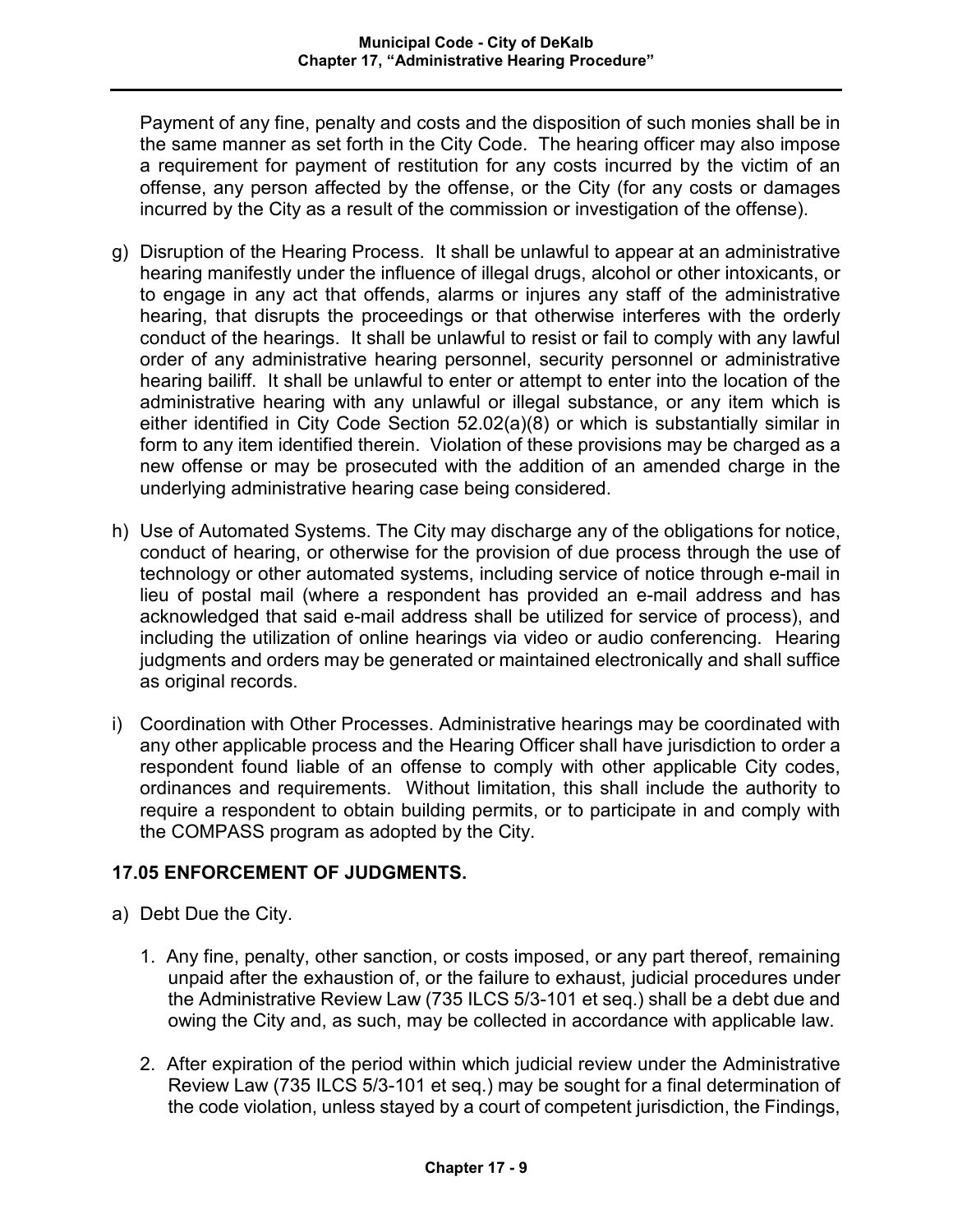Decision, and Order of the Hearing Officer may be enforced in the same manner as a judgment entered by a court of competent jurisdiction.

- 3. After expiration of the period within which judicial review under the Administrative Review Law (735 ILCS 5/3-101 et seq.) may be sought for a final determination of the code violation, the City Attorney may commence a proceeding in the Circuit Court of DeKalb County for the purpose of obtaining a judgment on the Findings, Decision and Order. Nothing in this section shall prevent the City from consolidating multiple Findings, Decisions and Orders against one person in such a proceeding. Service of the summons and a copy of the petition may be by any method provided for in Section 2-203 of the Code of Civil Procedure. If the Court is satisfied that the Findings, Decision and order was entered in accordance with the requirements of the applicable City ordinances and that the violator had an opportunity for a hearing and for judicial review, the Court shall issue any order or injunction that is requested by the City to enforce the Order of the Hearing Officer to correct a code violation.
- 4. A lien may be imposed on the real estate or personal estate, or both, of the violator in the amount of any debt due and owing the City under this Chapter. The lien may be recorded and enforced in the same manner as a judgment lien pursuant to a judgment of a court of competent jurisdiction. However, no lien may be enforced under this Section until it has been recorded in the manner required by Article XII of the Code of Civil Procedure (735 ILCS 5/12-101 et seq.) or by the Uniform Commercial Code (810 ILCS 5/1-101 et seq.)
- 5. An order to correct a code violation and any fine, penalty, fee, costs, or other sanction imposed on the violator as a result of a finding of liable shall attach to the property as well as to the owner of the property, that a finding of a code violation against one owner of the property cannot be avoided by conveying or transferring the property to another owner. Any subsequent transferee or owner of the property shall take the property subject to Findings, Decision and Order of the Hearing Officer.
- 6. A notice of impending suspension of a person's driver's license shall be sent to any violator determined to be liable for the payment of any fine, penalty and costs that remains due and owing on ten (10) or more vehicular standing or parking violations:
	- A. The notice shall state that the failure to pay the fine or penalty owing within forty-five (45) days of the date of the notice will result in the City notifying the Secretary of State that the person is eligible for initiation of suspension proceedings under 625 ILCS 5/6-306.5, incorporated herein by reference; and, that the violator may obtain a copy of the ticket(s) imposing a fine or penalty by sending a self-addressed, stamped envelope to the System Coordinator of the City, along with a written request for the copy.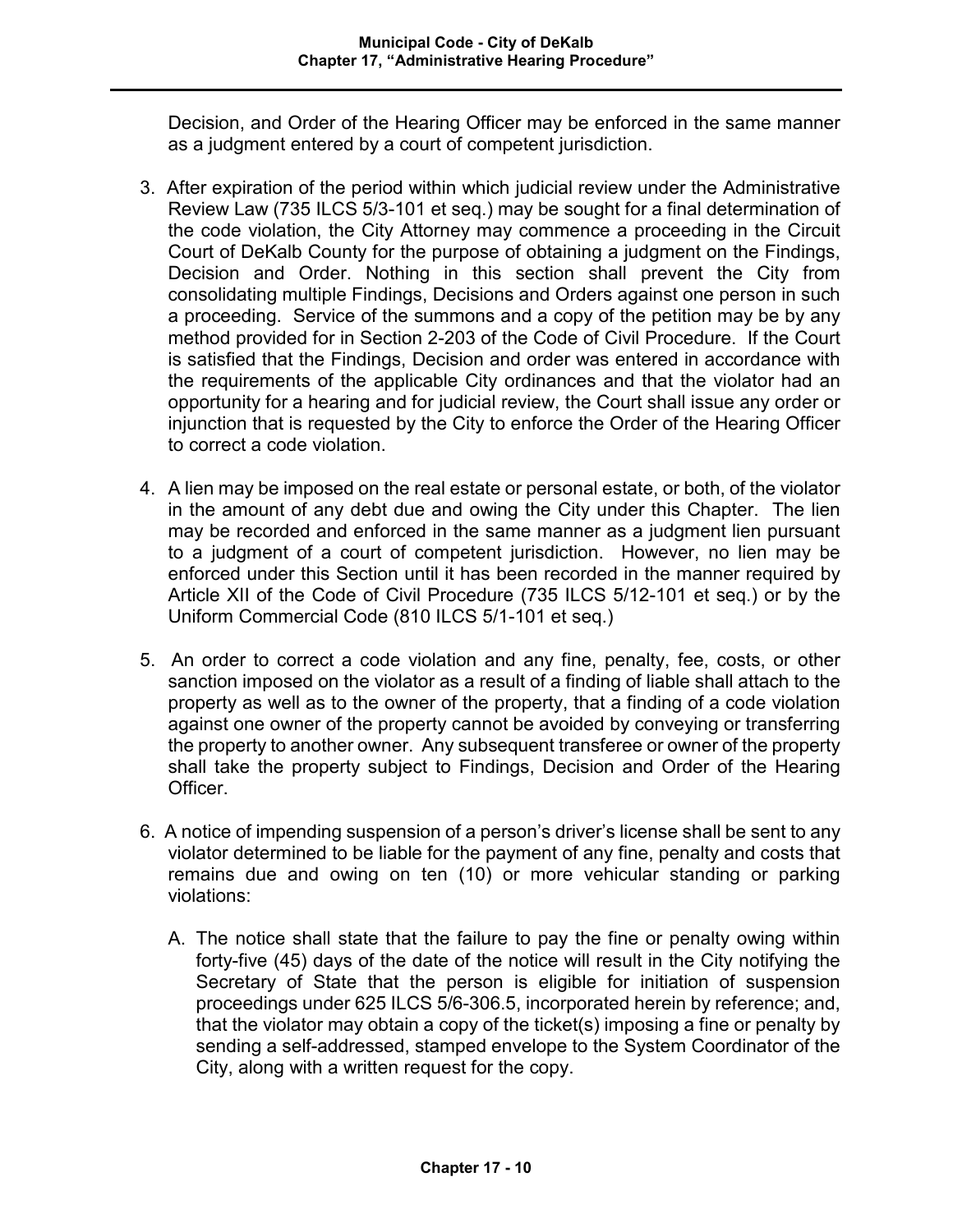- B. The notice of impending driver's license suspension shall be sent by first class mail, postage prepaid, to the address recorded with the Secretary of State.
- C. The notice shall include a warning that failure to pay the fine and any penalty due and owing to the City within the time specified may result in proceeding with collection procedures in the same manner as a judgment entered by any court of competent jurisdiction.
- D. The notice shall include, if applicable, a warning that the vehicle owned by the person and located within the City may be immobilized and impounded for failure to pay fines, penalties and costs for ten (10) or more vehicular standing or parking regulation violations.
- 7. Where any person, firm or entity has an outstanding administrative hearing judgment due to the City, the following restrictions shall apply:
	- A. Any payment made by the person, firm or entity to the City for any purpose (other than payment of a water bill) shall be applied first to any administrative hearing judgment(s) due from such person other than parking citations, then to any parking citations, and then to any other obligations due, all without regard to any designation of payment made by the person, firm or entity. No provision of this Chapter 17 shall in any way interfere with the ability of a current water customer of the City to pay their water bill and maintain its status as operational.
	- B. No person, firm or entity who has an outstanding administrative hearing judgment due shall be eligible to obtain any license, permit or other form of approval from the City for any City-regulated right, privilege, entitlement or other permission while such judgment remains outstanding. No person shall be permitted to establish a new account with the City without first satisfying all debts due and owing to the City. Notwithstanding the foregoing, if such a person seeks any form of approval from the City and has an outstanding administrative hearing judgment which is the subject of a current payment agreement that is being complied with, a conditional license, permit, approval or permission may be granted, conditioned upon continuing compliance with the payment arrangement.
	- C. The failure to pay any administrative hearing judgment due the City shall constitute grounds for the suspension or revocation of any license, permit, approval or other permission granted by the City of DeKalb. Such suspension or revocation may be pursued either in the underlying administrative hearing case, or as a separately filed complaint. If filed as a separately filed complaint, no additional fines shall be assessed, but hearing costs shall be assessed.
- b) Judicial Review. The appeal of a Findings, Decision and Order of the Hearing Officer shall take place in the Circuit Court of DeKalb County. The provisions of the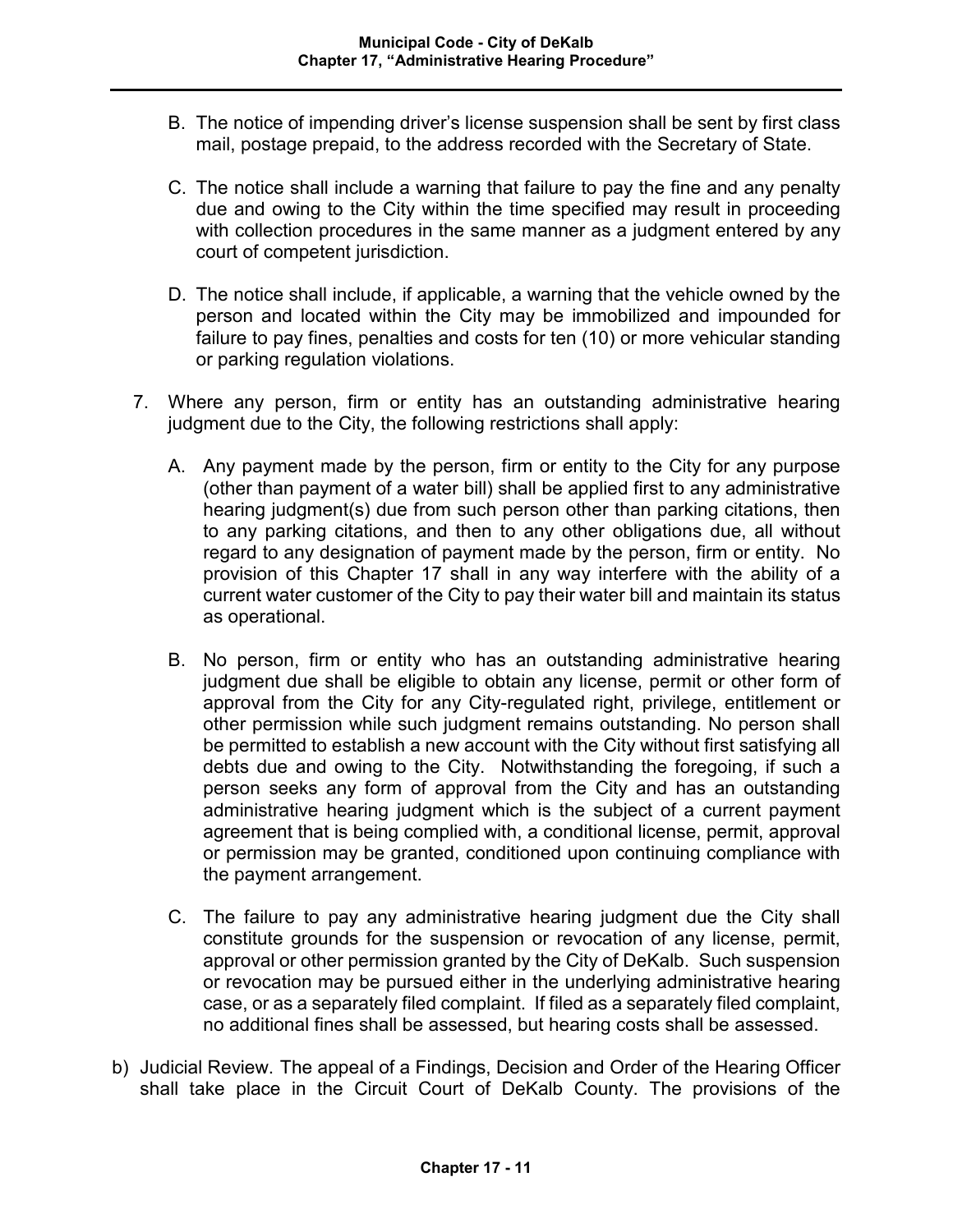Administrative Review Law (735 ILCS 5/3-101 et seq.), and the rules adopted pursuant thereto, shall apply to and govern every action for the judicial review of the Findings, Decision and Order of the Hearing Officer under this Chapter 17.

- c) City's Right to Compliance. In any case in which a violator has failed to comply with the Findings, Decision and Order which ordered the violator to correct a code violation or which imposed any fine or other sanction as a result of a code violation, any expense incurred by the City to enforce the judgment, including but not limited to, attorney's fees, court costs, and costs related to violation abatement or property demolition or foreclosure, after they are fixed by the Circuit Court of DeKalb County or other court of competent jurisdiction, or the Hearing Officer, shall be a debt due and owing the City and may be collected in accordance with applicable law. Prior to any expense being fixed by a hearing officer pursuant to this section, the City shall provide notice to the violator that states that the violator shall appear at a hearing before the Hearing Officer to determine whether the violator has failed to comply with the Findings, Decision and Order. The notice shall set the date for such a hearing, which shall not be less than seven (7) days from the date the notice is served. If the notice is served by first class mail, the 7-day period shall begin to run on the date the notice was deposited in the mail. Notice may be served in any fashion permitted for initiation of an underlying administrative hearing proceeding and may be either pursued in the underlying administrative hearing or be filed as a new proceeding.
- d) Set Aside of Default Findings, Decision and Order. The Hearing Officer may set aside any Findings, Decision and Order entered by default and set a new hearing date, upon a petition filed within twenty-one (21) days after the issuance of the order of default, if the Hearing Officer determines that the violator's failure to appear at the hearing was for good cause or if the violator establishes that the City did not provide violator with proper notice. If any Findings, Decision and Order is set aside pursuant to this subsection, the Hearing Officer shall have the authority to enter an order extinguishing any lien which has been recorded for any debt due and owing the City as a result of the vacated Findings, Decision and Order.

# **17.06 SCHEDULE OF FINES, PENALTIES AND COSTS.**

- a) General Fines for Any Violations Other Than Chapter 51 (Motor Vehicle Code). For any violation of any City ordinance other than a violation under Chapter 51 (Motor Vehicle Code), fines and penalties shall be established from time to time by the City Council, but in no event shall exceed One Thousand Dollars (\$1,000.00) per violation per day, unless otherwise specifically set forth in the Municipal Code.
- b) Fines for Violations of Chapter 51 (Motor Vehicle Code) Other Than Handicapped Parking. For any violation of any provision of Chapter 51 (Motor Vehicle Code) of this Code, or any compliance violation, or violation of any other City ordinance regulating, restricting or prohibiting the standing or parking of a motor vehicle along the streets, by-ways, alleyways, regulated parking lots or other such locations as may be controlled by off-street parking agreements, located within the geographical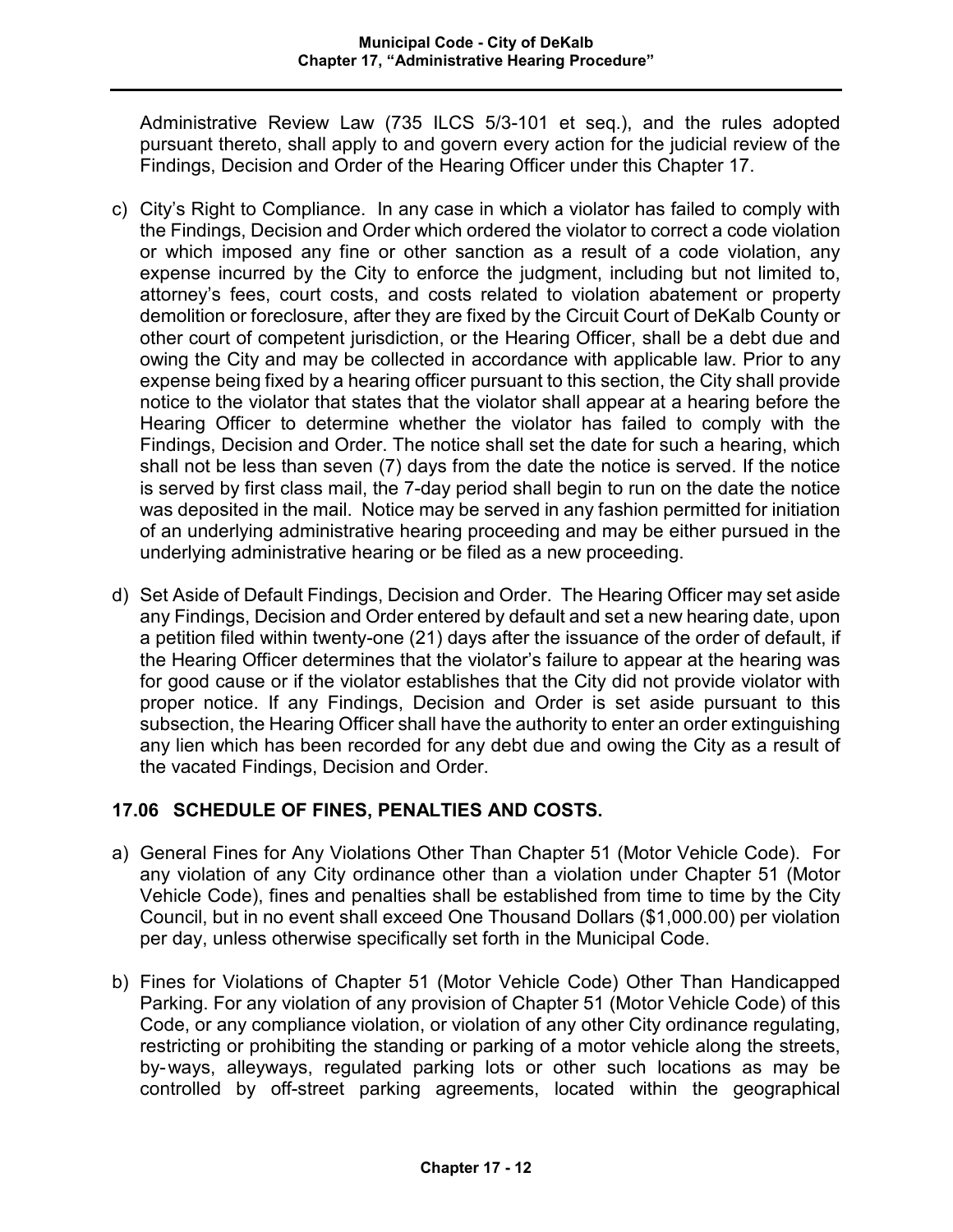boundaries of the City, other than handicapped parking, the fine shall be not less than Fifty Dollars (\$50.00) nor more than Seven Hundred Fifty Dollars (\$750.00) per violation.

- c) Fines for Violations of Handicapped Parking Regulations. For any violation of any City ordinance regulating, restricting or prohibiting the standing or parking of a motor vehicle along the streets, by-ways, alleyways, regulated parking lots or other such locations as may be controlled by off-street parking agreements, located within the geographical boundaries of the City for areas specifically designated for handicapped parking, the fine shall be not less than Three Hundred Fifty Dollars (\$350.00) nor more than Seven Hundred Fifty Dollars (\$750.00) per violation.
- d) Collections. In the event that payment is not complete within thirty-five (35) days of judgment the City may assess up to a 35% surcharge in accordance with state law. The City may also use any collection method set out by current state law. In addition, the City may send the balance to a collection agency contracted by the City.
- e) Costs.
	- 1) For any complaint which is filed and is eligible for prosecution as an administrative hearing case, but which is settled by the respondent prior to hearing, the respondent shall be responsible for the payment of a \$10 processing fee (per case).
	- 2) For each notice of hearing presented to the Hearing Officer (other than cases contemplated in subsection (e)(3) below, unless the case is dismissed because a violation has not been proved, hearing costs in the amount of One-Hundred Dollars (\$100) shall be assessed.
	- 3) For notices of hearing presented to the Hearing Officer with regard to the suspension or revocation of a City-issued license, the respondent shall also be responsible for any other costs of prosecution or hearing, including but not limited to the costs of preparing a verbatim transcript, attorneys' fees, service costs, or other costs incurred by the City.
	- 4) Where this City Code contemplates the authority of the Hearing Officer to impose additional costs or sanctions or to require compliance following the entry of a set of Findings, Decision and Order, a request for such supplemental costs or sanctions may be presented either in the underlying administrative hearing prosecution or as a new request for administrative hearing. If presented in the underlying case, the Hearing Officer's entry of a supplemental order or imposition of additional fines shall only occur after the provision of a due process hearing with notice, and such supplemental order shall be considered to be a supplemental proceeding (and not a modification of the previously entered Findings, Decision and Order).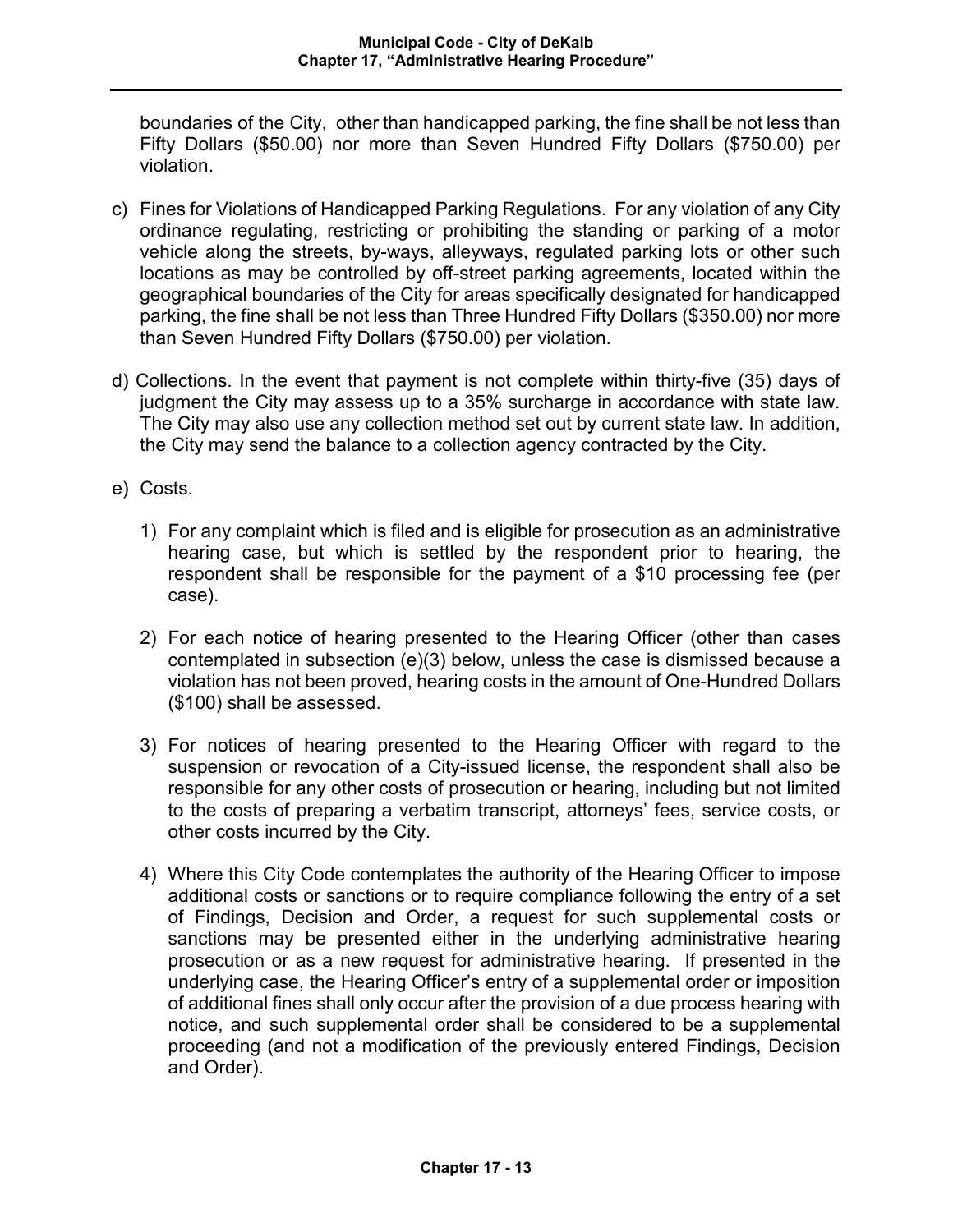5) The respondent shall be liable for all credit or financing costs or charges incurred by the City, including but not limited to chargebacks, credit card usage fees or other costs.

#### **17.07 VEHICLE IMPOUNDMENT OR IMMOBILIZATION.**

- a) Authorization to Impound, Immobilize or Tow Motor Vehicle. Any motor vehicle, the registered owner of which has been determined to be liable for ten (10) or more vehicular standing or parking regulation violations, for which the fines, penalties and costs assessed remain unpaid, may be immobilized or towed and impounded if:
	- 1. The Ordinance Enforcement Administrator has determined that a person is liable for ten (10) or more violations, for which the fines, penalties and costs remain unpaid.
	- 2. The person determined to be liable for ten (10) or more violations is the registered owner of a motor vehicle located within the City's geographical boundaries.
	- 3. A Seizure Notice has been sent, via first class mail, to the registered owner of the motor vehicle located within the geographic boundaries of the City at the address registered with the Secretary of State, which contains, but shall not be limited to the following:
		- A. That a final determination has been made on ten (10) or more violations, for which the fines, penalties and costs remain unpaid;
		- B. A listing of the violations for which the person has been determined to be liable, which shall include for each violation:
			- (1) the ticket number;
			- (2) date of issuance of the ticket; and
			- (3) total amount of fines, penalties and costs assessed;
		- C. That the motor vehicle owned by the person and located within the geographic boundaries of the City is subject to immobilization and/or towing and impoundment if the fines, penalties and costs are not paid within fifteen (15) days of the date of the Seizure Notice;
		- D. Date of impending immobilization;
		- E. Date of impending towing and impoundment; and
		- F. That the registered owner may contest the validity of the Seizure Notice by filing a written request for a hearing with the Ordinance Enforcement Administrator, or his/her designee, within fifteen (15) days of the date of the Seizure Notice and submitting such evidence which would conclusively disprove liability, such as, but not limited to, the following: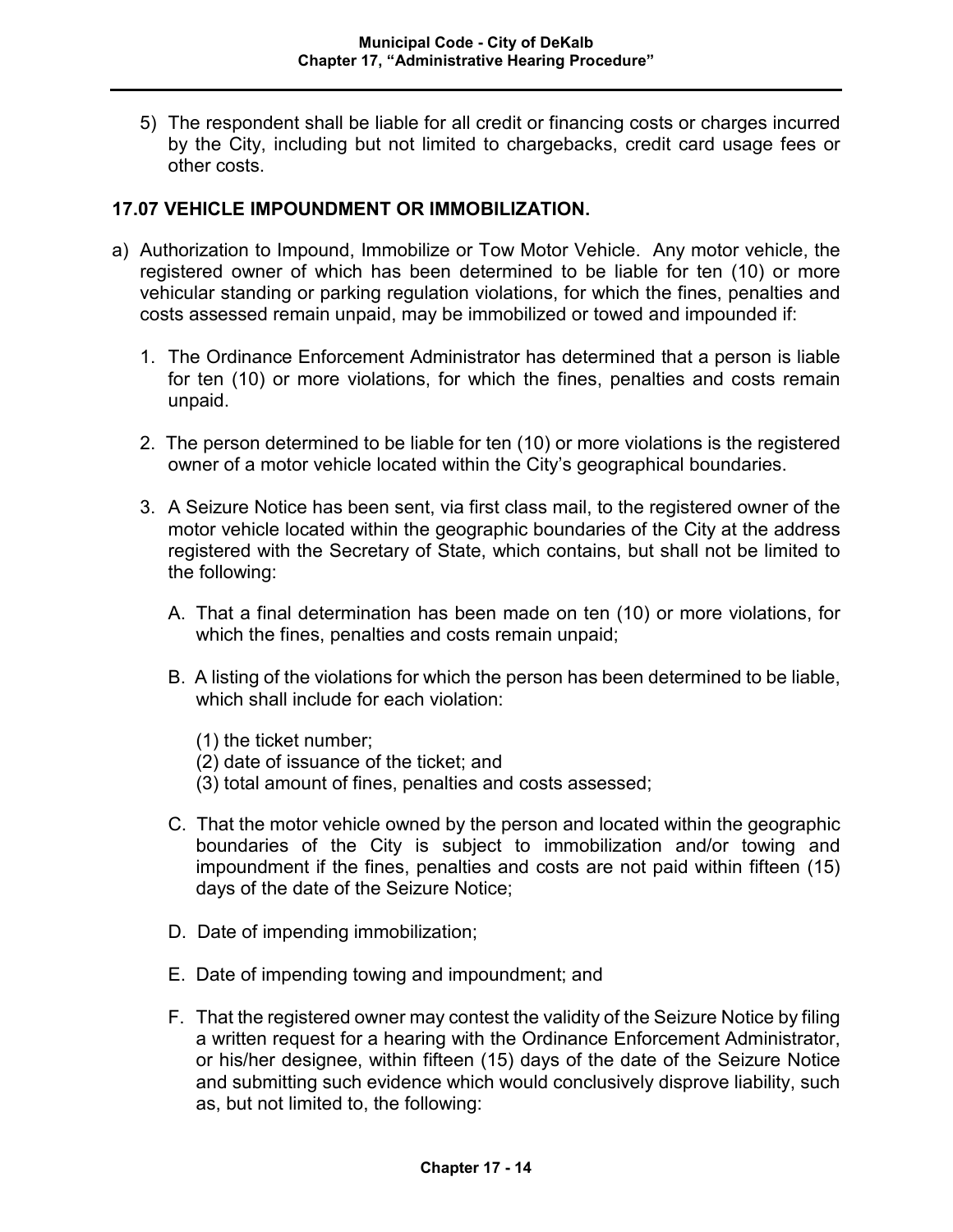- (1) that the registered owner was not the owner or lessee of the vehicle on the date or dates the notices of violation were issued; or
- (2) that the fines, penalties and costs for the violations cited in the notice have been paid in full; or
- (3) that the registered owner has not accumulated ten (10) or more violations which are unpaid or not adjudicated.
- 4. The registered owner to whom a Seizure Notice has been sent has failed to make payment of the fines, penalties and costs as specified in the Seizure Notice and has failed to request a hearing to contest the validity of the Seizure Notice.
- b) Request for Hearing in Cases of Immobilization, Impoundment and Towing of Motor Vehicle. Upon the receipt of a request for hearing to contest the validity of immobilization or towing and impoundment, the Ordinance Enforcement Administrator, or his/her designee, shall schedule an administrative hearing to contest the validity of the immobilization or towing and impoundment on the next scheduled hearing date, but in no case, shall the hearing be scheduled later than thirty (30) days after the request for hearing is filed. Notice of the hearing date shall be served upon the registered owner by first class mail, postage prepaid, to the address set forth on the request for hearing. Service of the notice of hearing shall be complete on the date it is placed in the United States mail.
- c) Notice Affixed to Vehicle in Cases of Immobilization. Upon immobilization of an eligible vehicle, a notice shall be affixed to the vehicle in a conspicuous place. Such notice shall warn that the vehicle is immobilized and that any attempt to move the vehicle may result in damage. The notice shall also state that the unauthorized removal of or damage to the immobilizing restraint is a violation of Sections 16-1 and 21-1 of the Illinois Criminal Code. The notice shall also provide the following information, specifying that a release of the immobilizing restraint may be had by:
	- 1. Paying all the fines, penalties and costs, if any, due on the outstanding violations for which notice has been sent prior to the date of immobilization; or
	- 2. Submitting a written request for hearing, as set forth in Sections a) and b) above, on all outstanding violations for which notice has been sent prior to the date of the immobilization and making a deposit with the City in the amount of Fifty Per Cent (50%) of the total fines, penalties and costs, if any, for these outstanding violations, or \$500.00, whichever is less.
- d) Towing of Immobilized Vehicle. Except where the vehicle is otherwise subject to towing, if the immobilization restraint has not been released as hereinabove provided, within seventy-two (72) hours of its placement, the vehicle may be towed and impounded.
- e) Post-Impoundment Notice. Within ten (10) days after a vehicle has been impounded,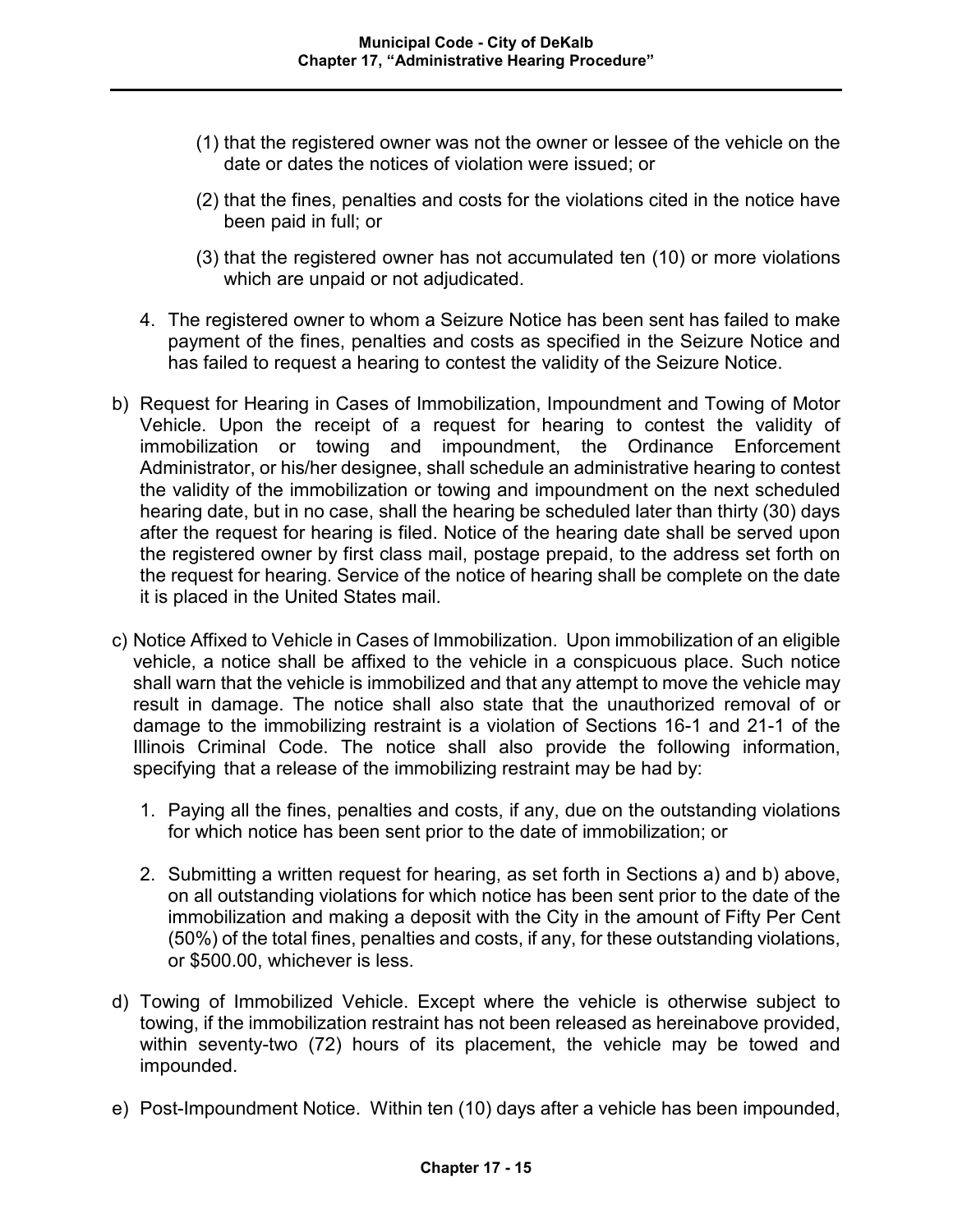notice of impoundment shall be sent by certified mail, return receipt requested, to the registered owner of the vehicle, at the last address reflected in the records of the Secretary of State. The notice shall state that the owner has the right to a postimmobilization and post-towing hearing as provided in Section 17.07 f and that if the vehicle is not claimed within thirty (30) days from the date of the notice, the vehicle may be sold or otherwise disposed of in accordance with the Illinois Vehicle Code. (2009-005)

- f) Hearing in Cases of Vehicle Impoundment. The owner of an impounded vehicle shall have the right to a hearing to determine whether the immobilization or any subsequent towing and impoundment were erroneous or whether the vehicle was properly included on an immobilization list, if the owner files a written demand for a hearing with the Ordinance Enforcement Administrator or his/her designee within fourteen (14) days after issuance of the notice specified in 17.07 E, or within fourteen (14) days of immobilization, whichever is later. A hearing shall be conducted on any business day within forty-eight (48) hours of receipt of a written demand for hearing, unless otherwise mutually agreed by the parties. Failure to request or attend a scheduled hearing shall be deemed a waiver of the right to a hearing. In the event of such failure, any amount deposited pursuant to 17.07 c)2 shall be forfeited to the City. A hearing provided by this Section shall not determine the validity of or otherwise adjudicate any citation or notice of violation issued relative to the immobilized vehicle or the violator but shall only relate to whether the vehicle was properly immobilized or towed, by determining whether the owner previously submitted evidence required by this Section 17.07. (2009-005)
- g) Fines and Fees for Immobilization and Impoundment. The fine for immobilization of a vehicle shall be One Hundred Fifty Dollars (\$150.00) and the fine for impoundment and towing shall be Two Hundred Dollars (\$200.00). The owner of the vehicle shall also be charged reasonable storage and towing costs, provided that no costs shall be assessed for any immobilization or tow which has been determined to be erroneous. All fines, penalties and costs must be paid in full before the vehicle will be released to the owner.
- h) Towing Services. The Ordinance Enforcement Administrator shall appoint or retain the services of an individual, agency or company to tow and impound vehicles in accordance herewith, provided that said individual, agency or company is fully insured and licensed according to local and state law and has available a secured impound area within which to retain vehicles impounded hereunder. For the purpose of this Section, a secured area shall mean an area bounded by a fence, as required under the Unified Development Ordinance of this Code (Chapter 23), with a locking gate, so as to minimize or prevent unauthorized entry into the impounded area.

# **17.08 APPEAL OF LICENSE DENIAL. (2017-041)**

a) Applicability. This ordinance shall provide a process that shall be applicable to the denial of any license, permit, permission or approval (collectively, "License"), which is created or granted pursuant to the provisions of any City Code, Ordinance or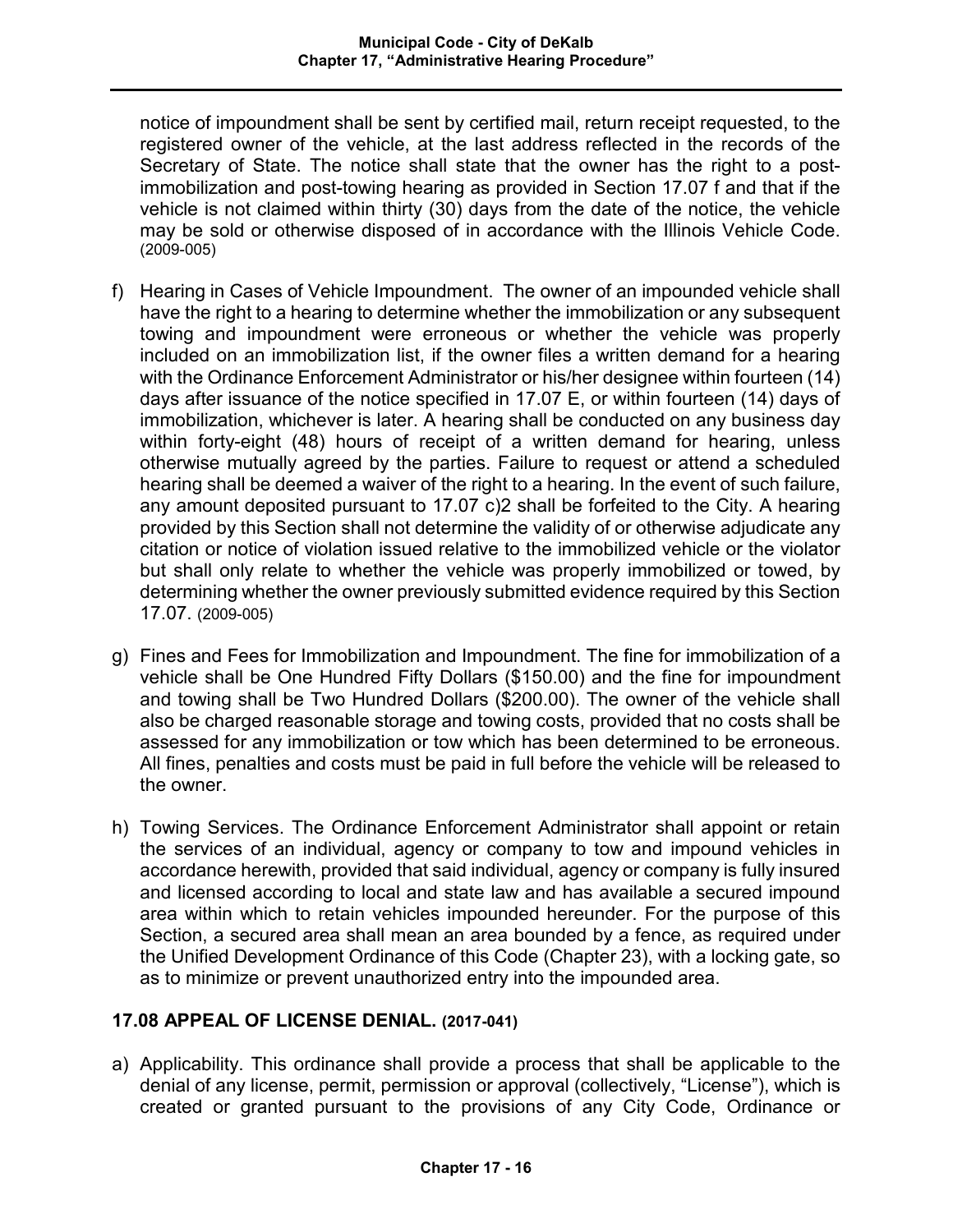Resolution, provided that such License is granted through the actions of any staff or employees of the City of DeKalb, up to and including the City Manager. This Ordinance shall also apply to any License that is granted through actions of the City's staff and Liquor Commissioner. This ordinance shall not apply to: 1) any License, which is approved or rejected through the action or inaction of the City Council of the City of DeKalb; or 2) any License which has a preexisting process for appeal under City Code.

- b) Notice of Appeal. In the event that any person is aggrieved by the denial or conditional approval of any License as defined herein, such person may initiate the appeal of such denial or conditional approval ("Decision") by filing a written notice of appeal within five (5) days of the date of issuance of the denial or conditional approval ("Date of Decision"). Such appeal shall be filed with the City Manager and shall state, in writing, all grounds upon which the Decision is being appealed or is sought to be overturned. No basis of appeal may later be raised which is not included in the written notice of appeal.
- c) Process. Upon the receipt of a written notice of appeal, the City Manager or designee shall review the same, and shall determine the applicable process:
	- 1) Type of Hearing to be Conducted:
		- i) Decision by other than City Manager: In the case of a Decision being appealed which was made by a party other than the City Manager, the City Manager or a designee thereof may conduct a due process hearing to consider the appeal, or the City Manager may refer the same for hearing before the City's Administrative Hearing Officer.
		- ii) Decision by City Manager: In the case of a Decision being appealed that was made by the City Manager, such appeal shall be referred for hearing before the City's Administrative Hearing Officer.
	- 2) Hearing Before City Manager or Designee:
		- i) In the event that the City Manager elects to conduct a due process hearing before the City Manager or designee thereof, such hearing shall be conducted within thirty (30) days of the date of the City's receipt of the appeal. The appellant shall be afforded not less than five (5) days written notice of the date, time and location of the hearing. Relevant evidence and testimony shall be received at such hearing and considered in the determination of whether the Decision should be affirmed or overturned. The City Manager or designee shall issue a written decision within thirty (30) days of the date of hearing.
		- ii) In the event that the party bringing the appeal disagrees with the decision of the City Manager or designee following the above-described hearing, such party shall have the ability to file a written notice of appeal of the decision. Such written notice shall follow the provisions of subsection (b) of this Ordinance (shall be filed within 5days of the date of decision, shall be filed with the City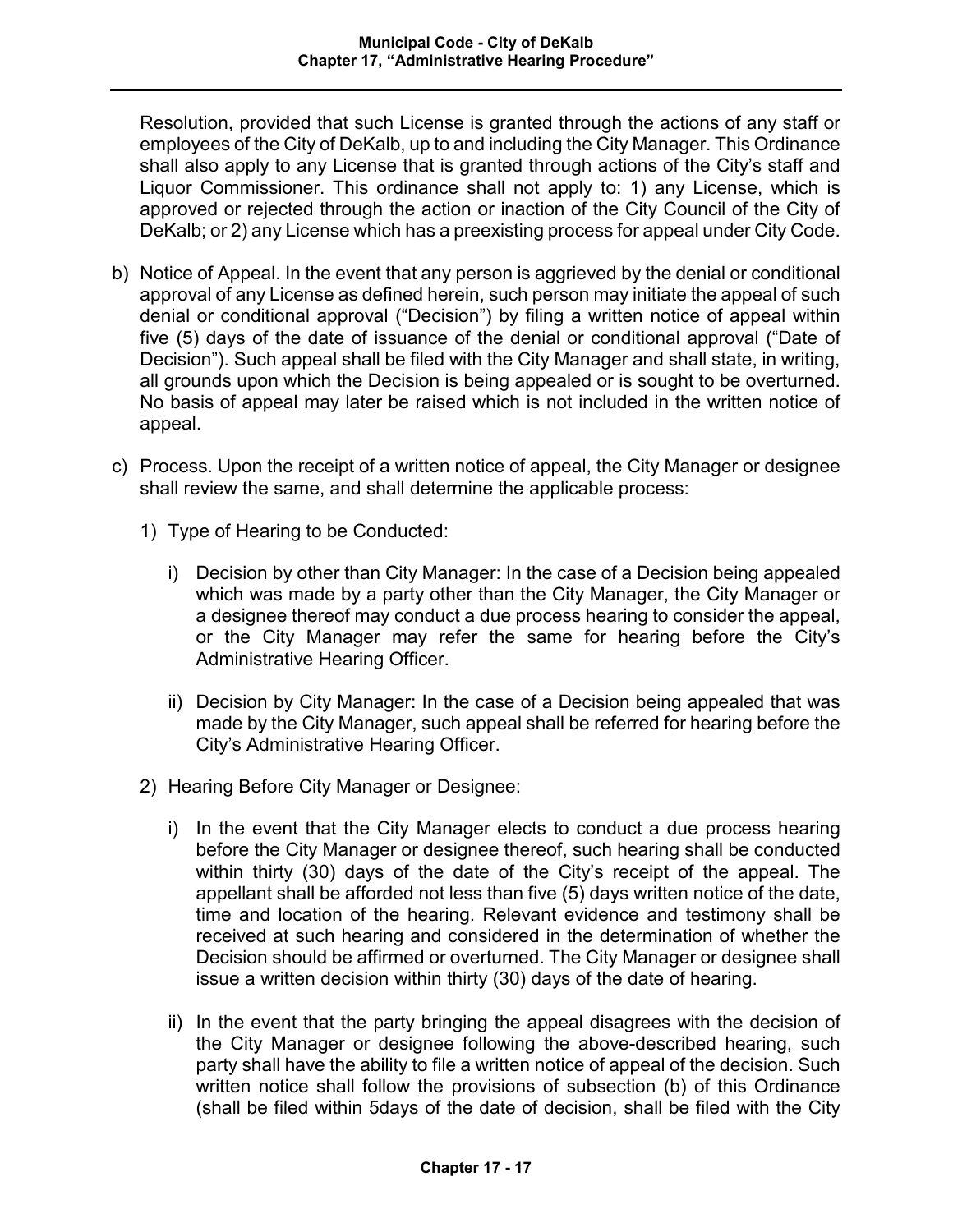Manager, and shall contain all bases upon which appeal is sought). Such appeal shall be forwarded for hearing before the Administrative Hearing Officer of the City of DeKalb.

- 3) Hearing before Administrative Hearing Officer:
	- i) For any hearing before the Administrative Hearing Officer, such hearing shall be conducted within sixty (60) days of the date of filing of the appeal, either at a standard Administrative Hearing date of the City of DeKalb, or at a special setting (at the City's preference). The appellant shall be provided not less than five (5) days written notice of the date of hearing.
	- ii) Hearings shall be conducted pursuant to the provisions of this Chapter 17 of the City Code, and the City Attorney shall represent the interests of the City with respect to the issuance of the Decision.
	- iii) Within thirty (30) days of the date of the hearing, the Administrative Hearing Officer shall issue a written decision affirming or overturning the Decision. Such decision may include conditional issuance, with inclusion of conditions such as those described in subsection (d) below. In the event that such decision affirms the underlying Decision, the Administrative Hearing Officer may impose costs on the appellant, in an amount equal to the costs incurred by the City in conducting the hearing, presenting testimony or witnesses (such as the costs incurred from the appearance of witnesses), the costs of the hearing officer or attorney's fees, or costs otherwise relating to the appeal or conduct of the hearing.
- d) Settlement or Conditional Issuance: In the alternative to the conduct of a due process hearing, the City Manager or designee may conduct a conference to discuss the resolution of any dispute relating to a Decision, or to discuss the issuance of a conditional License. If agreement is reached regarding the same, the City shall memorialize the conditions of approval in an appropriate agreement, and the City may impose additional relevant conditions as may be necessary to ensure the public safety and welfare (e.g. a license may be issued with a requirement that the applicant bear the costs of additional public services including but not limited to supplemental police or fire department patrols, or with other requirements as determined by the City Manager or designee).

## **17.09 STANDARDS FOR CONSIDERATION OF LICENSURE. (2017-041)**

a) Applicability. This Section shall apply to all Licenses (as defined in Section 17.08), which are subject to recommendation or approval by any City staff or employee, whether as final approval or as recommendation for forwarding to another party for decision making. This Section shall also provide guidance to the City Manager or designee, or to the Administrative Hearing Officer in the consideration of an appeal pursuant to 17.08.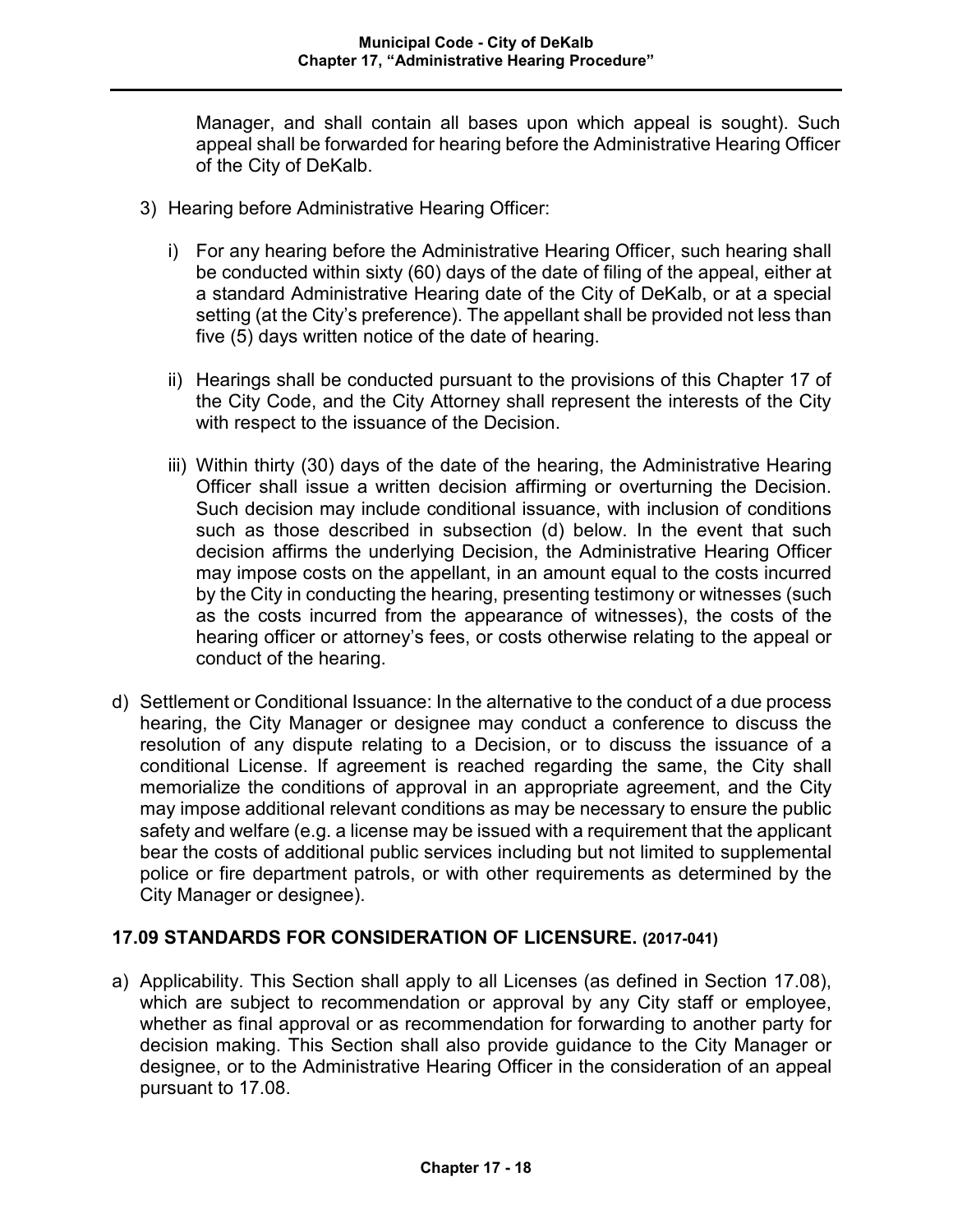- b) Submission of Supplemental Information. Wherever any City representative is reviewing an application for a License as defined in Section 17.08 and believes that further information or submittals are required for a full and considered evaluation of the application, the representative shall be authorized to require the submission of additional information deemed by him or her to be relevant to the License application, shall be authorized to delay consideration of the License application pending submission of such additional information, and shall be authorized to deny the License application if such additional information is not provided.
- c) Standards. With regard to both the underlying Decision (and staff determinations to grant, condition or deny a License), the City acknowledges that many City ordinances do not expressly include a full list of factors or elements that should be evaluated in the decision, nor do all such ordinances include a list of all information that is required to be submitted by the applicant. This Section shall apply to provide further clarification of other provisions of City Code. The standards outlined below apply to the applicant, and to all persons involved in the conduct or operation of the proposed licensed activity. Standards to be considered with regard to the issuance of any License include:
	- 1) Public Safety: Any factor, information or matter that bears upon the safety of the public, including but not limited to those who are directly affected by the granting or denial of the License. This may include the organization of an event or the configuration of a premises. It may also include the presence or absence of security plans or the nature, extent or sophistication thereof, along with the relevant experience of the party or parties providing event organization or security. A License application may be denied based upon the proposed provision of inadequate measures to protect public safety (inadequate facilities or inadequate police, medical or fire services), or approval may be conditioned upon the provision of independent public safety services (e.g. appropriately trained and licensed private security and/or private ambulance or emergency services) or upon the execution of a standby or patrol agreement wherein the applicant agrees to bear the costs of the City providing standby or supplemental police, fire or public works services necessitated by the virtue of the event.
	- 2) Compliance with Codes: Non-compliance with any applicable code, standard or ordinance, or the failure to affirmatively demonstrate compliance with all applicable regulations, shall constitute an absolute basis for denial of a License.
	- 3) Relevant History: The relevant history of the same or similar events or businesses, events or businesses conducted or operated by the same parties or organizers, or the City (or other community's) past experience with the same or similar circumstances or events to what is proposed by the License application shall be considered. For example, if a given applicant proposes to operate a social club, and that same applicant previously operated a substantially similar social club that generated significant public safety concerns, the history of similar operations shall be considered relevant and shall be considered.
	- 4) Criminal History: Where any License application requires the completion of a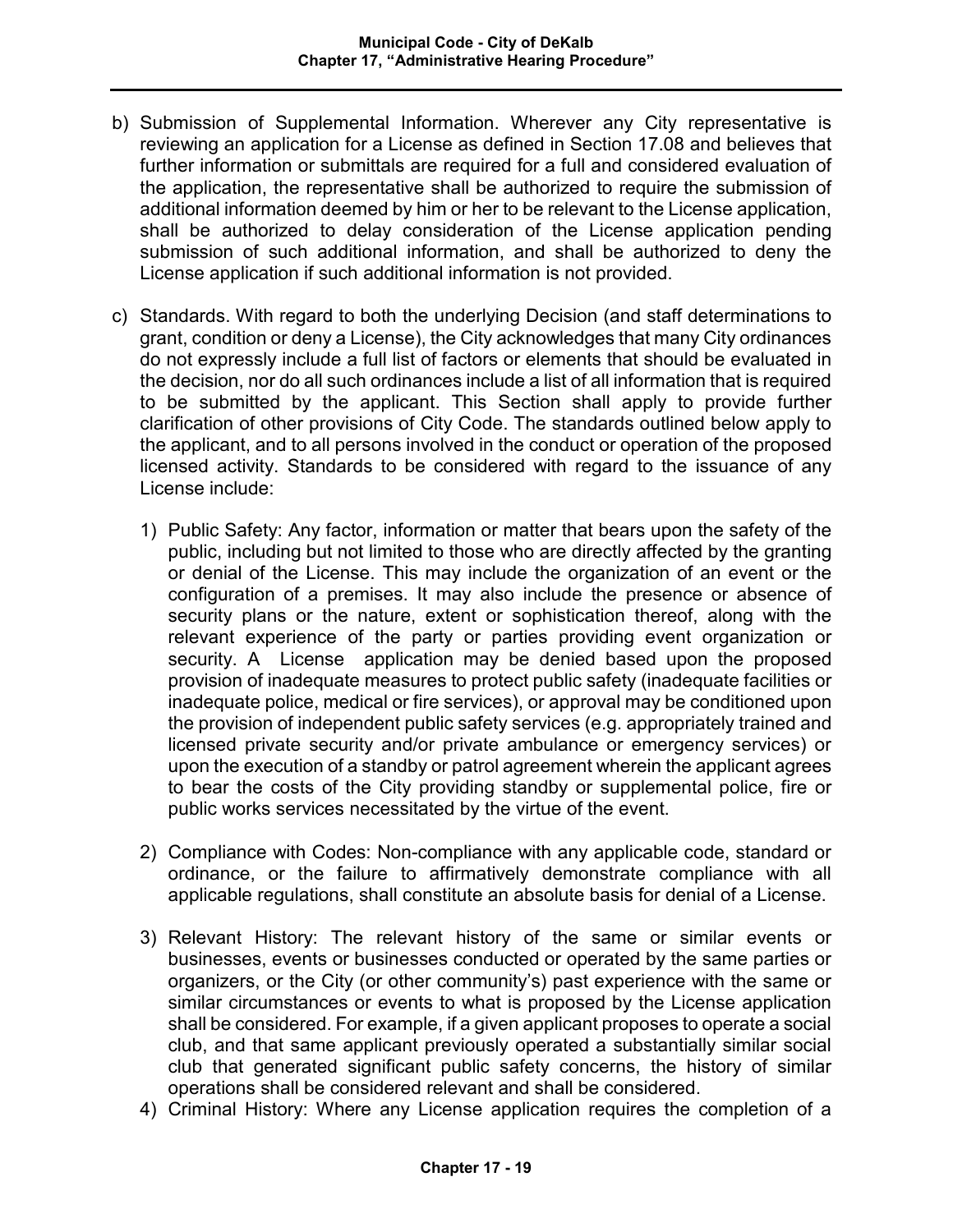criminal background check, the applicant's criminal history shall be considered. Criminal history information that is relevant to the License application shall be evaluated. For example, multiple minor traffic infractions may not be relevant to an application for tattoo licensure but are relevant to an application for food and beverage vending vehicle licensure or taxi licensure (as such licenses relate to the operation of motor vehicles). For licenses involving a specific regulated item (e.g. alcohol, tobacco or other regulated or controlled substances), previous legal violations (regardless of the severity) involving such substances may be relevant. For example, previous criminal offenses relating to the unlawful sale of tobacco or alcohol may be relevant to a liquor or tobacco license regulation. Previous charges for disruptive intoxication, driving under the influence or other alcoholrelated charges (or other charges arising out of incidents involving the consumption of alcohol) may also be relevant to the evaluation of liquor license applications. Previous charges for solicitation without a license may be relevant to application for solicitor or peddlers licenses. Criminal history involving felonies or crimes of fraud, theft or moral turpitude shall be considered relevant to any License application. The nature and severity of the criminal offense, any remedial measures taken since the date of the offense, and the duration of time between the offense and the License application shall all be considered. In addition, in completing a criminal background check, the party completing such investigation shall be entitled to review matters wherein a crime was alleged but no conviction resulted, and shall be entitled to question the applicant regarding such circumstances and the results thereof, provided that: a) no applicant shall be required to divulge information legally protected from disclosure; and, b) the fact that a person was accused of or charged with a crime shall not be considered a disqualifying event without further information. In consideration of relevant criminal history, the party reviewing applications shall consider all relevant information and evidence available, and such considerations shall be based upon a "preponderance of the evidence" standard.

- 5) Evidence of Judgment, Decision-making or Character: Where a License involves the exercise of judgment or character or the completion of decision-making (e.g. a Liquor license involving decisions regarding whether or not to continue serving a patron), evidence of the judgment or character of the applicant shall be relevant for consideration to the extent provided in the underlying License application or disclosed in the City's investigation. Information evaluated may include civil litigation or civil claim history where relevant to the license sought (e.g. information showing civil fraud claim may be relevant to the consideration of issuance of a license requiring the exercise of judgment or the maintenance of accurate records). No information which is not either initially disclosed by the applicant or revealed by the City's investigation shall be considered. Any information disclosed by the applicant or revealed by the City's investigation that bears upon the applicant's ability to make rational, informed decisions relating to the License shall be considered.
- 6) Outside Factors: Where a License proposes an activity that has a likelihood to be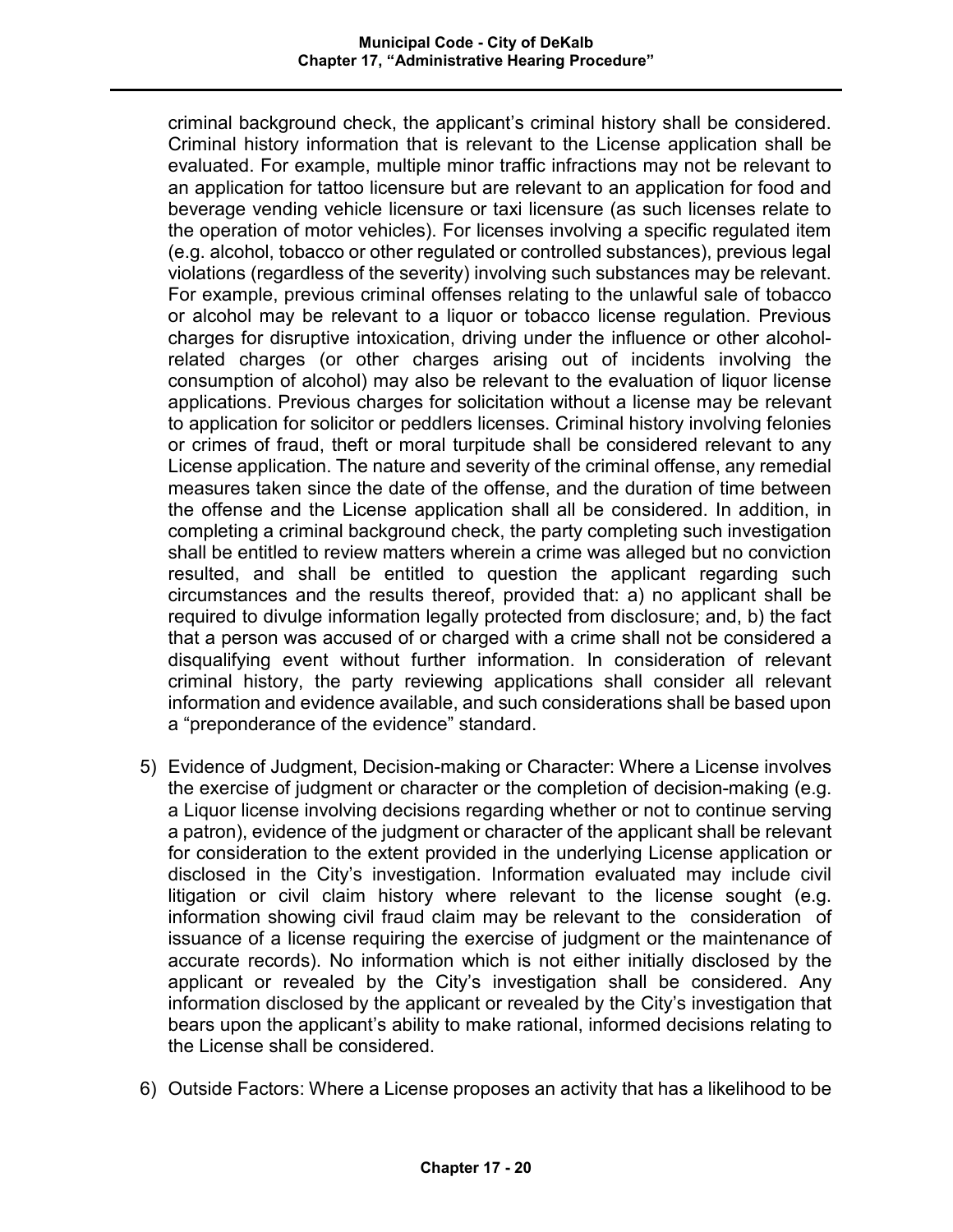influenced by outside factors, such factors may be considered as relevant to the application. For example, if the City has previously permitted a large Mass Gathering event and receives a license for a second large Mass Gathering event on the same date and time, the City shall evaluate whether the first event will utilize resources to a point that the City lacks the ability to properly provide public services, including but not limited to police and fire protection, to both events.

- 7) Date, Time, Location and Demand: The date, time and location of any proposed activity subject to a license, and the demands that such activity places upon the City and its personnel, shall always be considered relevant to a License application.
- 8) Insurance and Security: The applicant's ability to provide relevant insurance, bonding or security relating to the proposed licensed activity. Where City Code does not specify a specific insurance requirement, the City personnel responsible for considering such License application shall be authorized to establish appropriate insurance requirements.
- 9) Clarity of Application: The extent to which the applicant clearly and fully discloses relevant information relating to the licensed activity (including the provision of relevant historical information, accurate and scaled drawings of proposed event locations or other information) shall always be considered relevant to the consideration of the License.
- 10) Inspection of Premises: Where any application contemplates the conduct of licensed activity at a specific premises with permanent structures or improvements, the City shall be authorized to fully inspect the premises and all portions of the building within which such premises reside, prior to consideration of approval. The condition of such premises shall be relevant to the consideration of the License application, and approval may be rejected based upon the condition of the premises or based upon the applicant's failure or refusal to improve the same to comply with relevant codes or public safety concerns. Where an application contemplates the conduct of licensed activity at a specific premises to be improved with temporary structures, temporary utility services, tents or similar temporary improvements, licensure may be conditioned upon such temporary improvements complying with standards specified in the license approval, and final licensure may be conditioned upon the completion of a full inspection of all temporary improvements, once actually installed and available for inspection.
- 11) Degree of Planning / Compliance with Timelines: The timing and degree of planning evidenced in a License application, including but not limited to the applicant's compliance with any filing periods contemplated by City Code shall be relevant to the consideration of the license.
- 12) Public Facility Considerations: Where a License application contemplates the use